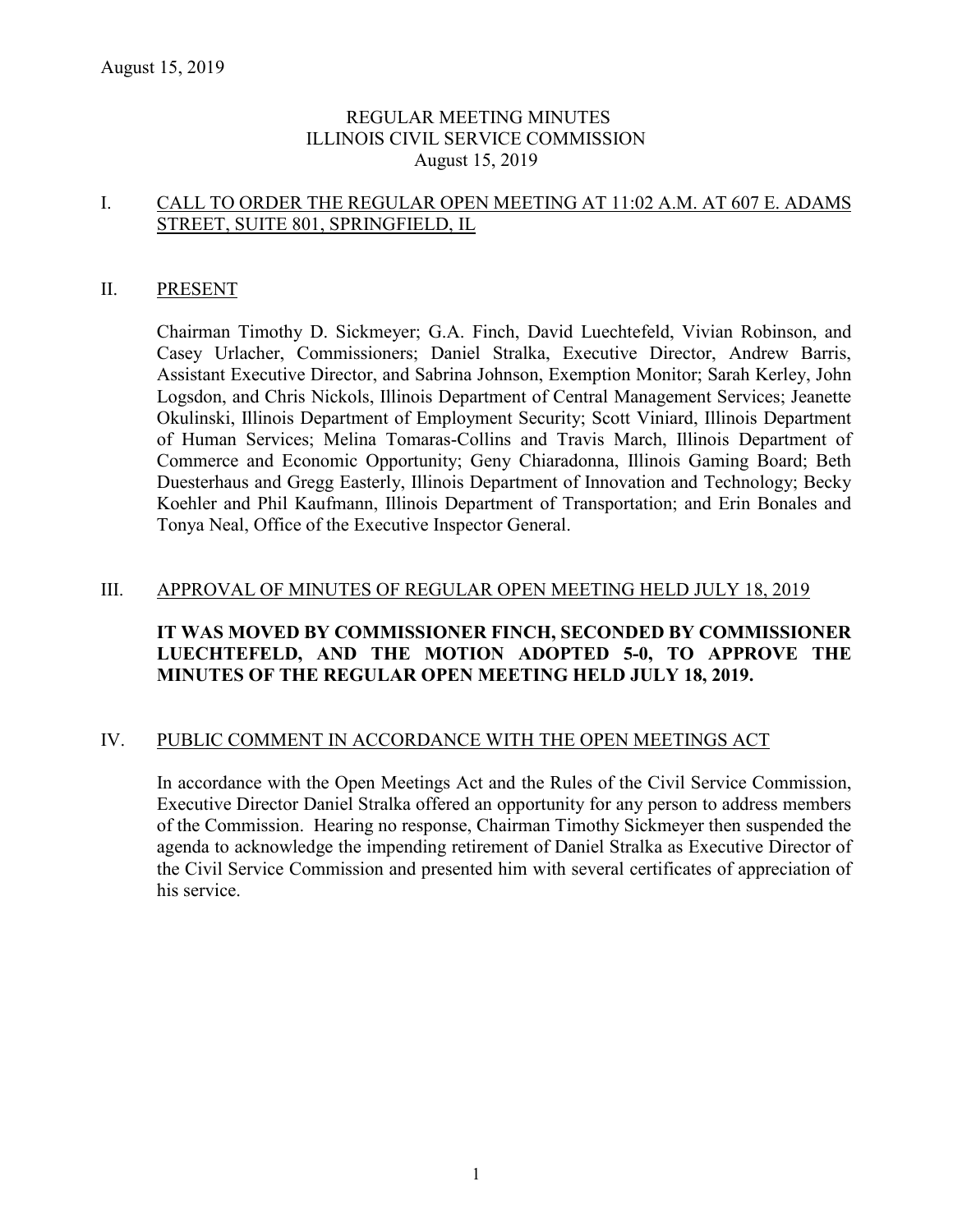#### V. EXEMPTIONS UNDER SECTION  $4d(3)$  OF THE PERSONNEL CODE

# A. Report on Exempt Positions from Department of Central Management Services

| Agency | Total<br>Employees | Number of Exempt<br>Positions |
|--------|--------------------|-------------------------------|
|        |                    |                               |
|        |                    |                               |
|        |                    |                               |
|        |                    |                               |
|        |                    |                               |
|        |                    |                               |
|        |                    |                               |
|        |                    |                               |
|        |                    |                               |
|        |                    |                               |
|        |                    |                               |
|        |                    |                               |
|        |                    |                               |
|        |                    |                               |
|        |                    |                               |
|        |                    |                               |
|        |                    |                               |
|        |                    |                               |
|        |                    |                               |
|        |                    |                               |
|        |                    |                               |
|        |                    |                               |
|        |                    |                               |
|        |                    |                               |
|        |                    |                               |
|        |                    |                               |
|        |                    |                               |
|        |                    |                               |
|        |                    |                               |
|        |                    |                               |
|        |                    |                               |
|        |                    |                               |
|        |                    |                               |
|        |                    |                               |
|        |                    |                               |
|        |                    |                               |
|        |                    |                               |
|        |                    |                               |
|        |                    |                               |
|        |                    |                               |
|        |                    |                               |
|        |                    |                               |
|        |                    |                               |
|        |                    |                               |
|        |                    |                               |
|        |                    |                               |
|        |                    |                               |
|        |                    |                               |
|        |                    |                               |
|        |                    |                               |
|        |                    |                               |
|        |                    |                               |
|        |                    |                               |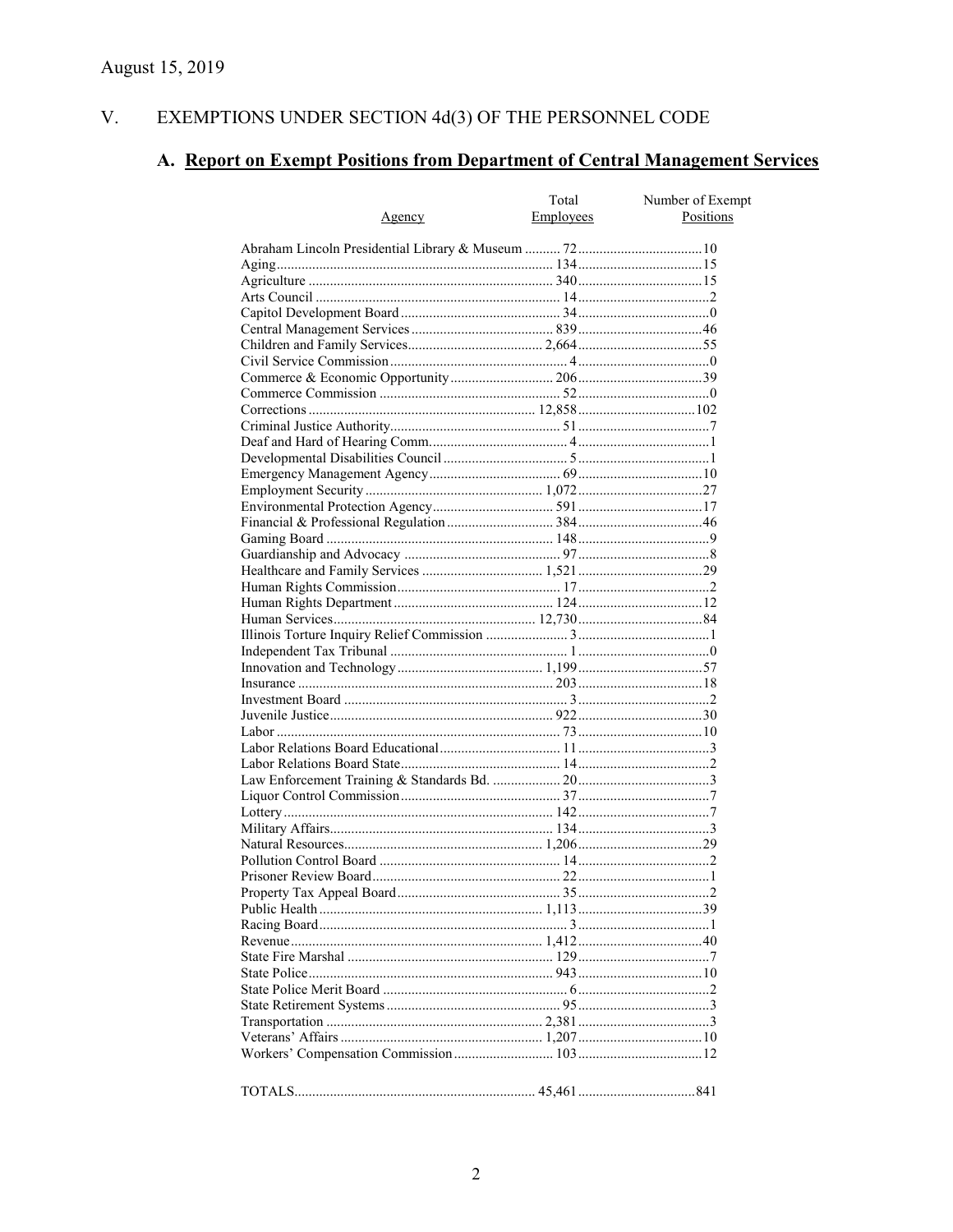#### **B. Governing Rule – Section 1.142 Jurisdiction B Exemptions**

- a) The Civil Service Commission shall exercise its judgment when determining whether a position qualifies for exemption from Jurisdiction B under Section 4d(3) of the Personnel Code. The Commission will consider any or all of the following factors inherent in the position and any other factors deemed relevant to the request for exemption:
	- 1) The amount and scope of principal policy making authority;
	- 2) The amount and scope of principal policy administering authority;
	- 3) The amount of independent authority to represent the agency, board or commission to individuals, legislators, organizations or other agencies relative to programmatic responsibilities;
	- 4) The capability to bind the agency, board or commission to a course of action;
	- 5) The nature of the program for which the position has principal policy responsibility;
	- 6) The placement of the position on the organizational chart of the agency, board or commission;
	- 7) The mission, size and geographical scope of the organizational entity or program within the agency, board or commission to which the position is allocated or detailed.
- b) The Commission may, upon its own action after 30 days' notice to the Director of Central Management Services or upon the recommendation of the Director of the Department of Central Management Services, rescind the exemption of any position that no longer meets the requirements for exemption set forth in subsection (a). However, rescission of an exemption shall be approved after the Commission has determined that an adequate level of managerial control exists in exempt status that will insure responsive and accountable administrative control of the programs of the agency, board or commission.
- c) For all positions currently exempt by action of the Commission, the Director of Central Management Services shall inform the Commission promptly in writing of all changes in essential functions, reporting structure, working title, work location, position title, position number or specialized knowledge, skills, abilities, licensure or certification.
- d) Prior to granting an exemption from Jurisdiction B under Section 4d(3) of the Personnel Code, the Commission will notify the incumbent of the position, if any, of its proposed action. The incumbent may appear at the Commission meeting at which action is to be taken and present objections to the exemption request.

(Source: Amended at 34 Ill. Reg. 3485, effective March 3, 2010)

\* \* \*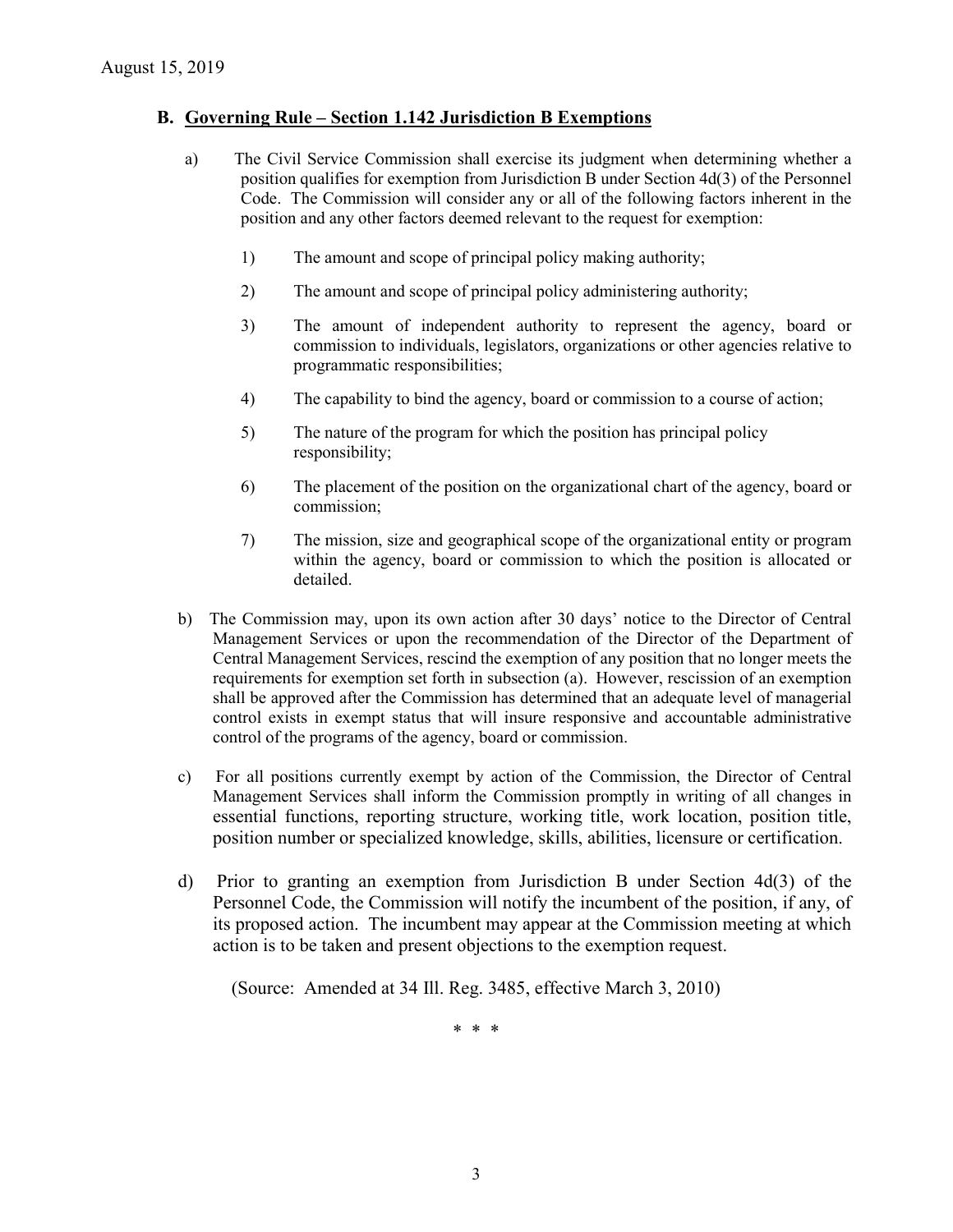#### **C. Requests for 4d(3) Exemption**

Exemption Monitor Sabrina Johnson indicated the following for Item C1 – H.

 $\triangleright$  As to Items C1 – C4, these requests are positions within the Illinois Gaming Board. These newly established positions reflect on the recently passed Illinois Gambling Act and Public Act 101-0031, effective June 28, 2019. The history of the Civil Service Commission has been to approve these types of positions within other agencies, therefore, Staff recommended approval of these exemption requests.

Geny Chiaradonna, Human Resources Manager with the Illinois Gaming Board concurred with the request presentation.

 $\triangleright$  As to Item D, this request is for a Deputy Director with the Office of Broadband Development at the Department of Commerce and Economic Opportunity, a position that reports to the Director. This position formulates policy, long-term strategic planning and administrative procedures for the statewide broadband program to expand and extend broadband services technology for Illinois residents and businesses. This position will serve as primary point of contact with stakeholders on broadband issues. Staff recommended approval of this exemption request.

Travis March, Chief Operating Officer with the Department of Commerce and Economic Opportunity indicated the broadband is a new program with a \$4 million budget handling underserved areas throughout the state.

- $\triangleright$  As to Item E, this request is for a Chief Labor Relations Counsel at the Department of Employment Security, a position that reports to the Director. This position has the authority to engage with labor relations matters, Personnel Rules, Personnel Code, contract negotiations, grievance hearings and appropriate discipline measures. This position provides advice and counsel to the Director and management staff on labor relations policy matters, collective bargaining agreement requirements and has knowledge of legal methods to ensure compliance with contracts and statutes. Staff recommended approval of this exemption request.
- $\triangleright$  As to Items F1 & F2, these two requests are Census Co-Coordinators at the Department of Human Services (DHS) and report to the Secretary. These positions will serve as key advisors in developing and co-directing the implementation of statewide policies and procedures relative to 2020 Census Outreach. DHS has requested these positions be granted exemption through June 30, 2021. Staff recommended approval of these exemption requests for a term expiring on June 30, 2021.
- $\triangleright$  As to Item G, this request is for an Enterprise Resource Planning (ERP) Manager of Production Support at the Department of Innovation & Technology (DoIT), a position that reports to the ERP Program Director, who reports to the Secretary. This position will manage the Enterprise Resource Planning Program which includes all functional areas, technical development and testing. This position will have authority on policy-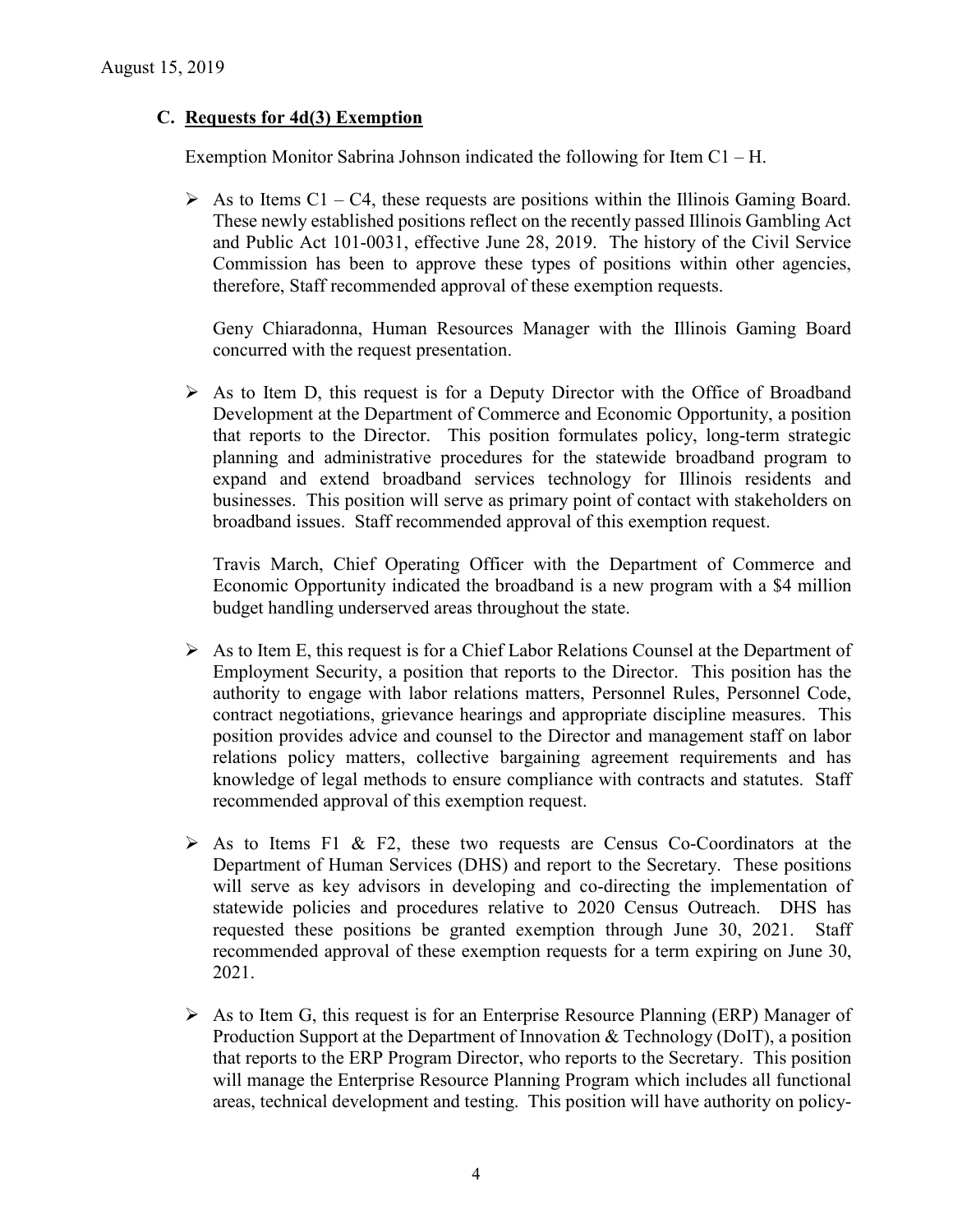making issues impacting statewide operations as they relate to the Production Support program. DoIT currently has nine ERP positions that have 4d(3) exemption through June 30, 2022. Staff recommended approval of this exemption request for a term expiring on June 30, 2022. Executive Director Stralka indicated the ERP positions are temporary and these positions deal with all sort of programs that are being established.

 $\triangleright$  As to Item H, this request is for an Assistant Deputy Director of Operations at the Department of Juvenile Justice, a position that reports to the Deputy Director of Operations, who reports to the Director. This position will develop and implement policies, procedures, Administrative Directives, Departmental Rules and Institutional Directives regarding matters of operational logistics including security, staffing, youth movement and escape risk designations. Staff recommended approval of this exemption request.

### **IT WAS MOVED BY COMMISSIONER ROBINSON, SECONDED BY COMMISSIONER URLACHER, AND THE MOTION ADOPTED 5-0 TO GRANT THE 4d(3) EXEMPTION REQUEST FOR THE FOLLOWING POSITIONS:**

- **C1: Chief of Staff (IGB)**
- **C2: Assistant Administrator (IGB)**
- **C3: Communications Director/Public Information Officer (IGB)**
- **C4: Director of Policy and Special Projects (IGB)**
- **D: Deputy Director, Broadband Development (CEO)**
- **E: Chief Labor Relations Counsel (DES)**
- **H: Assistant Deputy Director of Operations (DJJ)**

**IT WAS MOVED BY COMMISSIONER URLACHER, SECONDED BY COMMISSIONER LUECHTEFELD, AND THE MOTION ADOPTED 5-0 TO GRANT THE 4d(3) EXEMPTION REQUESTS FOR THE FOLLOWING POSITIONS THROUGH JUNE 30, 2021:**

- **F1: Census Co-Coordinator (DHS)**
- **F2: Census Co-Coordinator (DHS)**

#### **IT WAS MOVED BY COMMISSIONER FINCH, SECONDED BY COMMISSIONER URLACHER, AND THE MOTION ADOPTED 5-0 TO GRANT THE 4d(3) EXEMPTION REQUEST FOR THE FOLLOWING POSITION THROUGH JUNE 30, 2022:**

#### **G: ERP Manager of Production Support (DoIT)**

Sabrina Johnson indicated Items  $I2 - I43$  are positions with the Department of Transportation (DOT). Staff had additional questions regarding Items I6, I7 – I11, I14,  $I25 - I31$ ,  $I33 - I34$  and  $I35 - I43$  and DOT agreed to continue these exemption requests to the September 2019 meeting.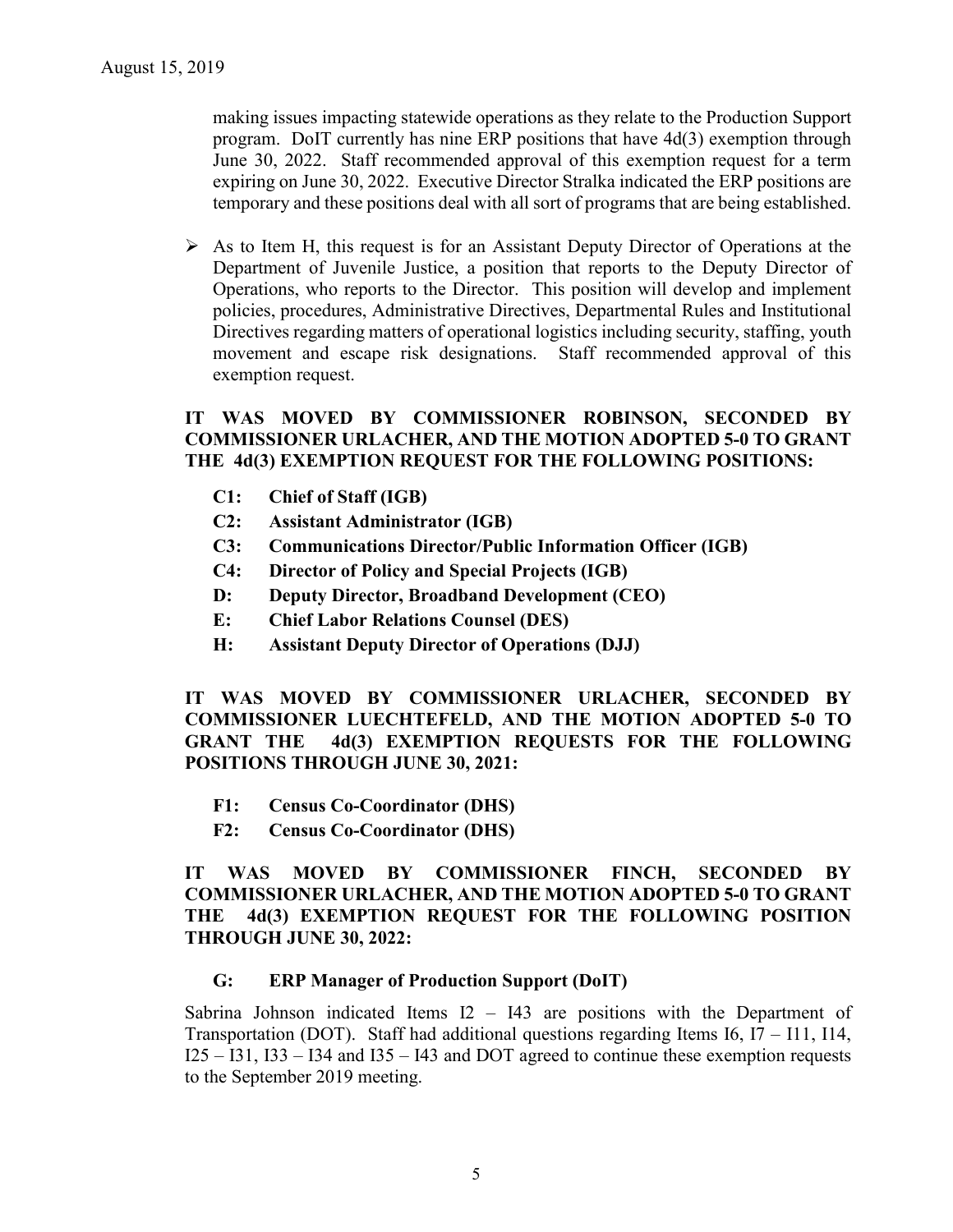**IT WAS MOVED BY COMMISSIONER URLACHER, SECONDED BY COMMISSIONER LUECHTEFELD, AND THE MOTION ADOPTED 5-0 TO CONTINUE THE 4d(3) EXEMPTION REQUESTS FOR THE FOLLOWING POSITIONS TO THE SEPTEMBER 2019 MEETING:**

- **I6: Deputy Chief Internal Auditor (DOT)**
- **I7: Director of Planning and Programming (DOT)**
- **I8: Deputy Director of Planning and Programming (DOT)**
- **I9: Bureau Chief, Programming (DOT)**
- **I10: Bureau Chief, Innovation Project Delivery (DOT)**
- **I11: Bureau Chief, Data Collection (DOT)**
- **I14: Bureau Chief, Claims (DOT)**
- **I25: Labor Relations Manager (DOT)**
- **I26: Bureau Chief, Budget and Fiscal Management (DOT)**
- **I27: Bureau Chief, Information Processing, Chief Information Officer (DOT)**
- **I28: Bureau Chief, Personnel Management (DOT)**
- **I29: Bureau Chief, Business Services (DOT)**
- **I30: Bureau Chief, Investigations and Compliance (DOT)**
- **I31: Section Chief, Investigations (DOT)**
- **I33: Bureau Chief, Small Business Enterprises (DOT)**
- **I34: Bureau Chief, Civil Rights (DOT)**
- **I35: Administrative Manager (DOT)**
- **I36: Administrative Manager (DOT)**
- **I37: Administrative Manager (DOT)**
- **I38: Administrative Manager (DOT)**
- **I39: Administrative Manager (DOT)**
- **I40: Administrative Manager (DOT)**
- **I41: Administrative Manager (DOT)**
- **I42: Administrative Manager (DOT)**
- **I43: Administrative Manager (DOT)**
- $\triangleright$  As to Items I2 I5, these requests are for positions within the Secretary's Office. Staff recommended approval of these exemption requests.
- $\triangleright$  As to Item I12, this request is a position within the Office of Legislative Affairs. Staff recommended approval of this exemption request.
- $\triangleright$  As to Item I13, I15 I21, these requests are for positions within the Office of Chief Counsel. Staff recommended approval of Items I13, I15 and I20.

Items I16, I17, I18, I19 and I21 are Senior Assistant Chief Counsels. These positions provide technical advice or are a legal advisor within different sections of the Office of Chief Counsel. Staff recommended these positions be denied.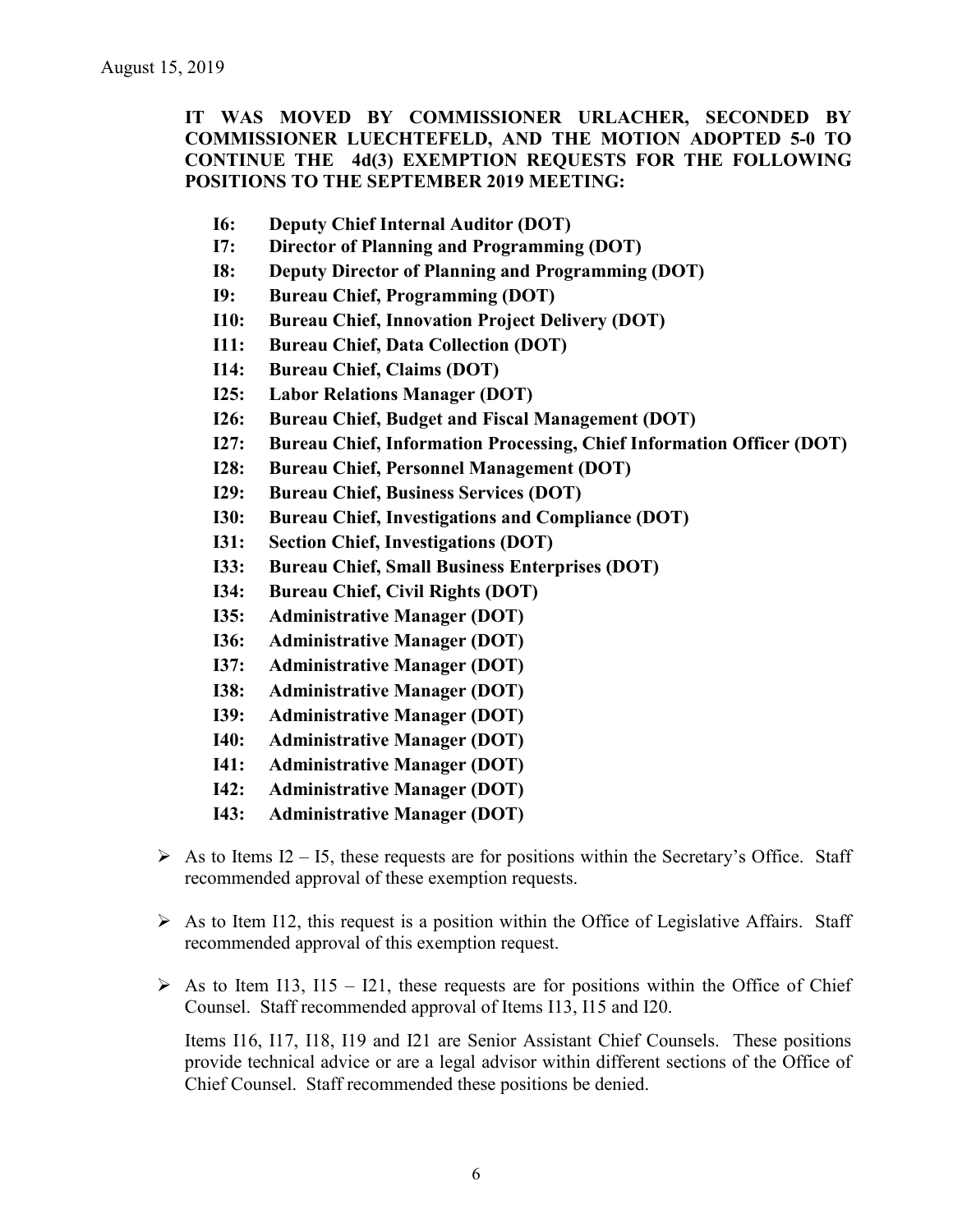Sarah Kerley, Senior Policy Advisor with the Department of Central Management Services, did not agree with the recommendation. Ms. Kerley indicated CMS was looking at consistency with other agencies and these positions should be approved. She noted DOT positions are new to the Civil Service Commission. Ms. Kerley indicated DOT has had 5000 employees and only an exempt general counsel. The requested exempt positions for the general counsel staff are less than the Department of Revenue and CMS. She then explained these positions are new to CMS and have a broad scope of responsibility. Ms. Kerley indicated the positions should be  $4d(3)$  exempt because they perform policy advisor duties and report up the ranks within the general counsel staff.

Chairman Sickmeyer inquired about the difference between the Deputy Chief Counsel (DCC) and the Senior Assistant Chief Counsel (SACC). Phillip Kaufmann, Chief Counsel with DOT, indicated that in some ways there are no differences while in other ways the differences are significant. The DCC positions will handle legal matters within the Regions and when he is absent they will have the authority to make decisions. Mr. Kaufmann then indicated the SACC are over the three major program areas of DOT; highways, airports and trans-rail projects. They also handle policy dealing with federal agency and interaction on who is going to handle these aspects.

Commissioner David Luechtefeld inquired about the position description verbiage. Ms. Johnson indicated the SACC positions all indicate they provide technical advice or are a legal advisor, which would warrant a Section 4d(5) exemption.

Commissioner Vivian Robinson asked if these are executive level personnel. Mr. Kaufmann replied that the SACC staff participate in high level meetings with executive level personnel, the Secretary of DOT, Legislators and the Governor's Office. Ms. Kerley indicated these positions are within areas they specialize, serve as the point person, and provide legal advice.

Chairman Sickmeyer inquired about the five SACCs and what each position does. Mr. Kaufmann indicated one is for labor relations, one for ethics and the other three are involved with the subject matter of the three program areas referenced previously. Sabrina Johnson noted that DOT requested an exempt Labor Relations position for that program area. Assistant Executive Director Andrew Barris indicated he spoke with Chad Fornoff at the Executive Ethics Commission. Mr. Fornoff indicated that there were no statutory prohibitions against an Ethics Officer becoming 4d(3) exempt but could also see potential issues with an agency Ethics Officer becoming an at-will employee as well as issues with the reporting structure.

 $\triangleright$  As to Items I22 – I24, these are positions within the Office of Communications. Staff recommended approval of Item I22.

Items I23 and I24, these positions develop and direct programs to meet internal and external communication needs, coordinate department-wide communications programs and review and analyze present and proposed administrative policies and procedures. Staff recommended these requests be denied.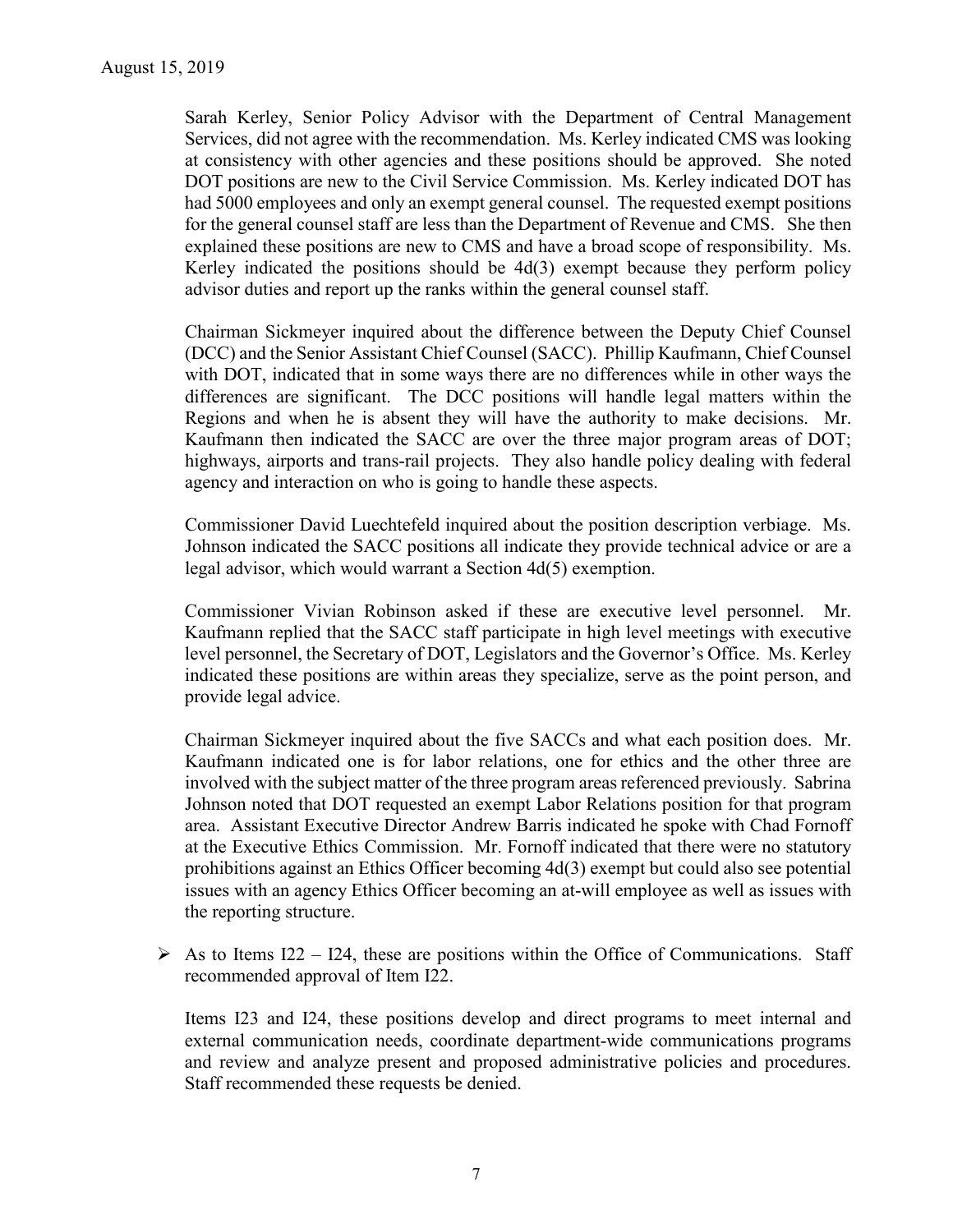Ms. Kerley indicated she disagreed because of the size of DOT, its mission and DOT handling all aspects for every mile of road within the state. Ms. Kerley indicated these positions deal with programs larger than some state agencies. Ms. Kerley stated these positions are appropriate within the 4d(3) requirements and rules and they are like minded spokespeople for DOT.

Executive Director Stralka inquired about the press release regarding Scott's Law. Mr. Kaufmann indicated Items I22 and I24 are filled and do not have any duties that would involve Scott's Law. Mr. Kaufmann indicated I23 was involved prior to this law for many years. Executive Director Stralka inquired if Scott's Law would go under either I23 or I24 or both. Ms. Kerley indicated both positions will share the responsibilities of Scott's Law.

Chairman Sickmeyer indicated according to the description of each position, he agreed with DOT. Commissioner Finch indicated he also agreed with DOT. Commissioner Luechtefeld inquired if these positions would be consistent with other agencies. Ms. Kerley replied that these positions are on the communication side for DOT and that each position will share the mission of the agency and the Administration.

Commissioner Casey Urlacher then noted that the Commission's Staff had prepared a memo to the Commissioners explaining why there were 42 DOT exemption requests submitted for the Commission's consideration. He inquired why Commission Staff had not had greater involvement earlier in this process since it sent letters to DOT and CMS in 2014 and the Special Master in 2016. Both letters went unanswered.

Mr. Kaufmann acknowledged receipt of these letters and explained there had been a great deal of activity at DOT's personnel office related to the underlying issues that prompted these exemption requests. DOT was aware of the Commission's letters and had discussed them with the other parties but were unsure how to respond. DOT did meet with Executive Director Stralka once about two and a half years ago. Kaufmann noted that while DOT may have been dilatory, it was proceeding deliberately in resolving its exempt position issues. The process took longer than anticipated for a variety of reasons.

Chairman Sickmeyer indicated that the Staff memo was to be attached to the August 2019 Minutes and the rest of the Commissioners concurred with this. He added that the Commission has a role in the determination of exempt positions and wants to work with CMS and the Shakman Special Master in this process. It appears that the Commission has been kept separated from discussions in this regard. The Commission will continue to perform its statutory responsibilities when it comes to the determination of exempt positions in line with the statutory criteria, not any Shakman criteria. Both Ms. Kerley and Erin Bonales from the Office of the Executive Inspector General acknowledged this.

 $\triangleright$  As to Item I32, this request is a position within the Office of Business & Workforce Diversity. Staff recommended approval of this exemption request.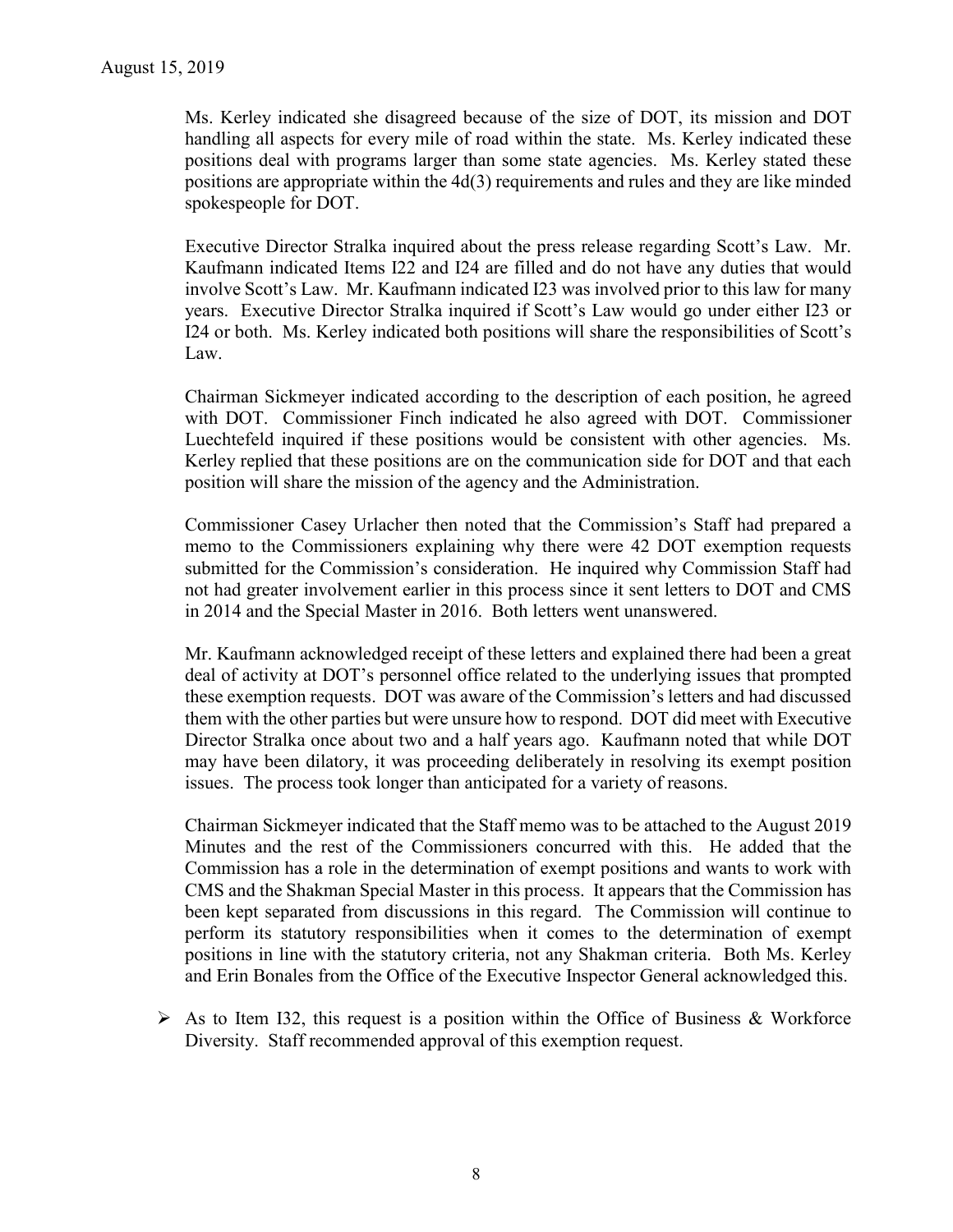$\triangleright$  As to Item J, this request is for the Executive Director at the Civil Service Commission, a position that reports to the Chairman. This position oversees statewide investigations and hearing activities for the Commission, along with serving as the Fiscal Officer, Purchasing Officer and Chief Results Officer. Staff recommended approval of this exemption request.

**IT WAS MOVED BY COMMISSIONER LUECHTEFELD, SECONDED BY COMMISSIONER FINCH, AND THE MOTION ADOPTED 5-0 TO GRANT THE 4d(3) EXEMPTION REQUEST FOR THE FOLLOWING POSITIONS:**

- **I2: Chief of Staff (DOT)**
- **I3: Deputy Chief of Staff (DOT)**
- **I4: Chief Operating Officer (DOT)**
- **I5: Assistant to Chief Operating Officer (DOT)**

**IT WAS MOVED BY COMMISSIONER FINCH, SECONDED BY COMMISSIONER URLACHER, AND THE MOTION ADOPTED 5-0 TO GRANT THE 4d(3) EXEMPTION REQUEST FOR THE FOLLOWING POSITION:**

**I12: Director of Legislative Affairs (DOT)**

**IT WAS MOVED BY COMMISSIONER URLACHER, SECONDED BY COMMISSIONER LUECHTEFELD, AND THE MOTION ADOPTED 5-0 TO GRANT THE 4d(3) EXEMPTION REQUEST FOR THE FOLLOWING POSITIONS:**

- **I13: Chief Counsel (DOT)**
- **I15: Deputy Chief Counsel-Downstate (DOT)**
- **I20: Deputy Chief Counsel-Chicago (DOT)**

**IT WAS MOVED BY COMMISSIONER FINCH, SECONDED BY COMMISSIONER LUECHTEFELD, AND THE MOTION ADOPTED 5-0 TO CONTINUE THE 4d(3) EXEMPTION REQUESTS FOR THE FOLLOWING POSITIONS TO THE SEPTEMBER 2019 MEETING:**

- **I16: Senior Assistant Chief Counsel-Development (DOT)**
- **I17: Senior Assistant Chief Counsel-Implementation (DOT)**
- **I18: Senior Assistant Chief Counsel for Ethics (DOT)**
- **I19: Senior Assistant Chief Counsel-Labor Relations/Personnel (DOT)**
- **I21: Senior Assistant Chief Counsel-Chicago (DOT)**

**IT WAS MOVED BY COMMISSIONER URLACHER, SECONDED BY COMMISSIONER ROBINSON, AND THE MOTION ADOPTED 5-0 TO GRANT THE 4d(3) EXEMPTION REQUEST FOR THE FOLLOWING POSITION:**

**I22: Director of Communications (DOT)**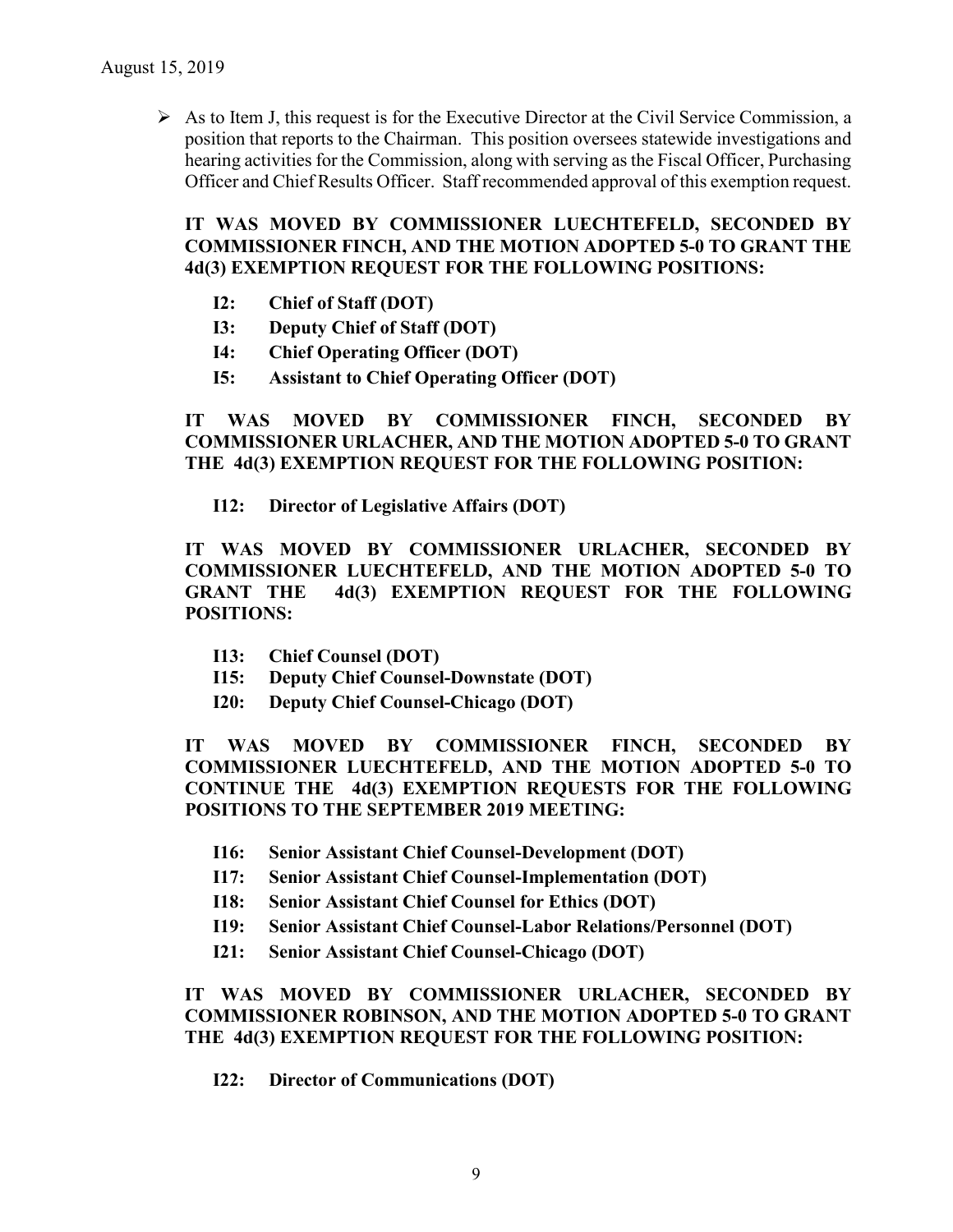### **IT WAS MOVED BY COMMISSIONER LUECHTEFELD, SECONDED BY COMMISSIONER FINCH, AND THE MOTION ADOPTED 5-0 TO GRANT THE 4d(3) EXEMPTION REQUEST FOR THE FOLLOWING POSITIONS:**

- **I23: Bureau Chief, Communication Services (DOT)**
- **I24: Bureau Chief, Programs, Project, and Safety Outreach (DOT)**

#### **IT WAS MOVED BY COMMISSIONER ROBINSON, SECONDED BY COMMISSIONER URLACHER, AND THE MOTION ADOPTED 5-0 TO GRANT THE 4d(3) EXEMPTION REQUEST FOR THE FOLLOWING POSITION:**

**I32: Director, Office of Business and Workforce Diversity (DOT)**

**IT WAS MOVED BY COMMISSIONER URLACHER, SECONDED BY COMMISSIONER ROBINSON, AND THE MOTION ADOPTED 5-0 TO GRANT THE 4d(3) EXEMPTION REQUEST FOR THE FOLLOWING POSITION:**

**J: Executive Director (CSC)**

#### **The following positions were granted exemption on August 15, 2019:**

#### **C1. Illinois Gaming Board**

| <b>Position Number</b>  | 40070-50-69-000-10-01 |
|-------------------------|-----------------------|
| <b>Functional Title</b> | Chief of Staff        |
| Incumbent               | Vacant                |
| Supervisor              | Administrator         |
| Location                | Cook County           |

#### **C2. Illinois Gaming Board**

| <b>Position Number</b>  | 40070-50-69-000-10-02          |
|-------------------------|--------------------------------|
| <b>Functional Title</b> | <b>Assistant Administrator</b> |
| Incumbent               | Vacant                         |
| Supervisor              | Administrator                  |
| Location                | Cook County                    |

#### **C3. Illinois Gaming Board**

| <b>Position Number</b>  | 40070-50-69-000-40-01                              |
|-------------------------|----------------------------------------------------|
| <b>Functional Title</b> | Communications Director/Public Information Officer |
| Incumbent               | Vacant                                             |
| Supervisor              | Chief of Staff who reports to Administrator        |
| Location                | Cook County                                        |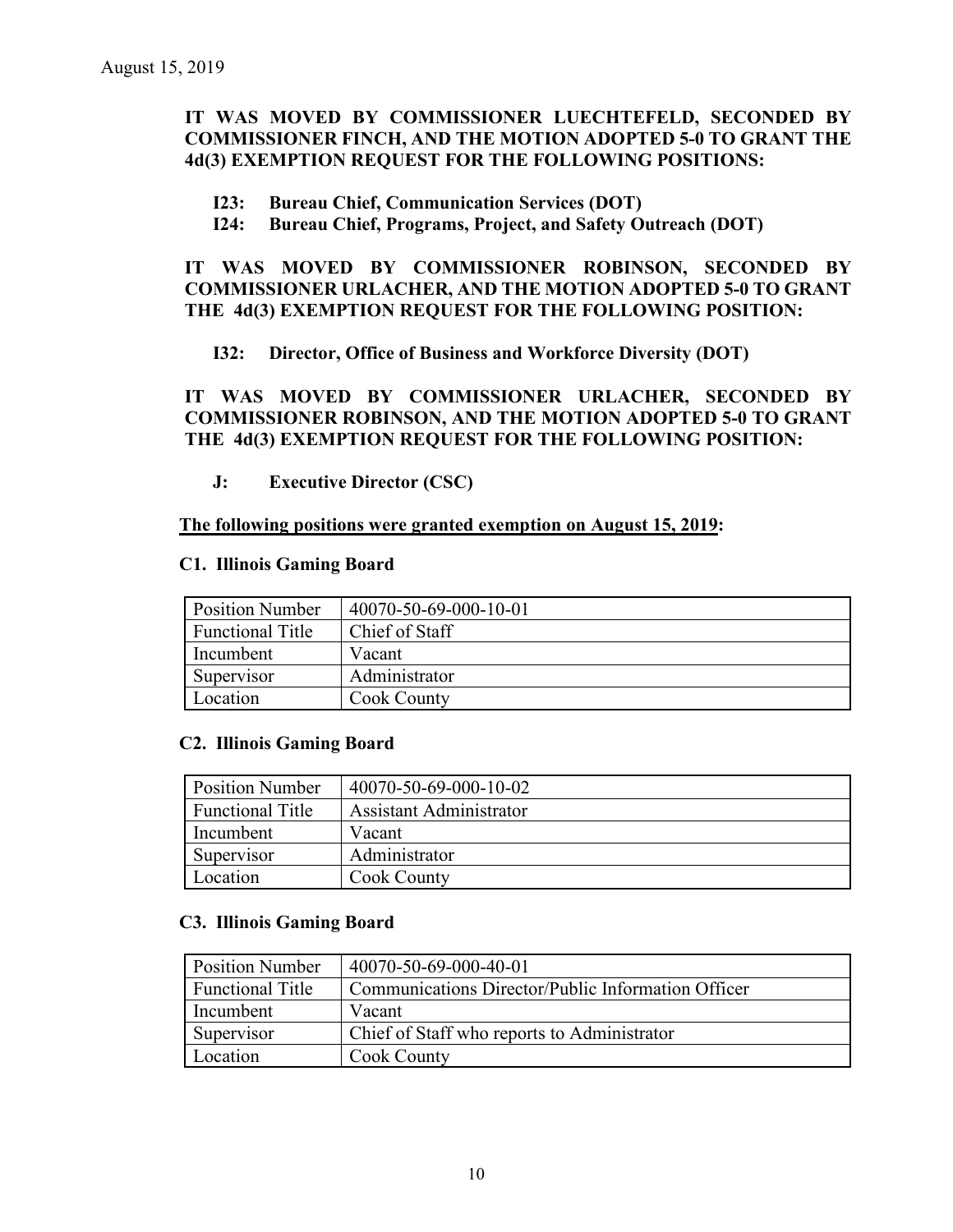# **C4. Illinois Gaming Board**

| <b>Position Number</b>  | 40070-50-69-800-00-01                   |
|-------------------------|-----------------------------------------|
| <b>Functional Title</b> | Director of Policy and Special Projects |
| Incumbent               | Vacant                                  |
| Supervisor              | Administrator                           |
| Location                | <b>Sangamon County</b>                  |

# **D. Illinois Department of Commerce and Economic Opportunity**

| <b>Position Number</b>  | 40070-42-70-000-00-01                  |
|-------------------------|----------------------------------------|
| <b>Functional Title</b> | Deputy Director, Broadband Development |
| Incumbent               | Vacant                                 |
| Supervisor              | Director                               |
| Location                | <b>Sangamon County</b>                 |

# **E. Illinois Department of Employment Security**

| <b>Position Number</b>  | 40070-44-15-000-00-01                |
|-------------------------|--------------------------------------|
| <b>Functional Title</b> | <b>Chief Labor Relations Counsel</b> |
| Incumbent               | <b>Andrew Schwartz</b>               |
| Supervisor              | Director                             |
| Location                | Cook County                          |

# **H. Illinois Department of Juvenile Justice**

| <b>Position Number</b>  | 40070-27-00-100-10-01                                     |
|-------------------------|-----------------------------------------------------------|
| <b>Functional Title</b> | Assistant Deputy Director of Operations                   |
| Incumbent               | Vacant                                                    |
| Supervisor              | Deputy Director of Operations who reports to the Director |
| Location                | DuPage County                                             |

### **I2. Illinois Department of Transportation**

| <b>Position Number</b>  | 40070-23-00-000-00-02  |
|-------------------------|------------------------|
| <b>Functional Title</b> | Chief of Staff         |
| Incumbent               | Vacant                 |
| Supervisor              | Secretary              |
| Location                | <b>Sangamon County</b> |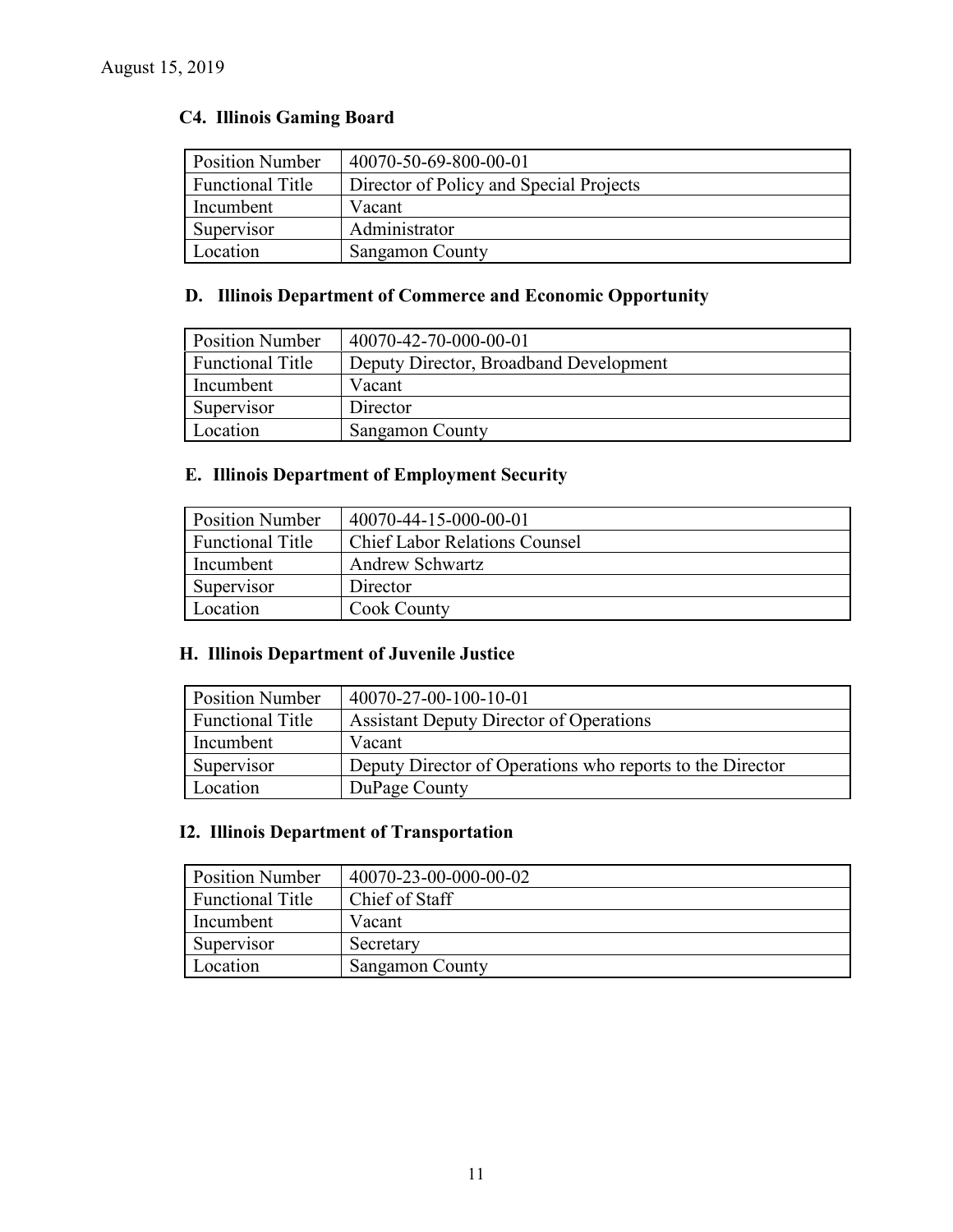# **I3. Illinois Department of Transportation**

| <b>Position Number</b>  | 37015-23-00-000-00-02                       |
|-------------------------|---------------------------------------------|
| <b>Functional Title</b> | Deputy Chief of Staff                       |
| Incumbent               | Vacant                                      |
| Supervisor              | Chief of Staff who reports to the Secretary |
| Location                | <b>Sangamon County</b>                      |

### **I4. Illinois Department of Transportation**

| <b>Position Number</b>  | 40070-23-00-000-00-03                       |
|-------------------------|---------------------------------------------|
| <b>Functional Title</b> | <b>Chief Operating Officer</b>              |
| Incumbent               | Vacant                                      |
| Supervisor              | Chief of Staff who reports to the Secretary |
| Location                | <b>Sangamon County</b>                      |

# **I5. Illinois Department of Transportation**

| <b>Position Number</b>  | 37015-23-00-000-00-03                                                                      |
|-------------------------|--------------------------------------------------------------------------------------------|
| <b>Functional Title</b> | Assistant to Chief Operating officer                                                       |
| Incumbent               | Vacant                                                                                     |
| Supervisor              | Chief Operating Officer who reports to the Chief of Staff, who<br>reports to the Secretary |
| Location                | Sangamon County                                                                            |

### **I12. Illinois Department of Transportation**

| <b>Position Number</b>  | 40070-23-15-000-00-01                                                                                                          |
|-------------------------|--------------------------------------------------------------------------------------------------------------------------------|
| <b>Functional Title</b> | Director of Legislative Affairs                                                                                                |
| Incumbent               | Vacant                                                                                                                         |
| Supervisor              | Deputy Secretary of Communications and Legislative Affairs,<br>who reports to the Chief of Staff, who reports to the Secretary |
| Location                | <b>Cook County</b>                                                                                                             |

### **I13. Illinois Department of Transportation**

| <b>Position Number</b>  | 40070-23-30-000-00-01 |
|-------------------------|-----------------------|
| <b>Functional Title</b> | <b>Chief Counsel</b>  |
| Incumbent               | Vacant                |
| Supervisor              | Secretary             |
| Location                | Sangamon County       |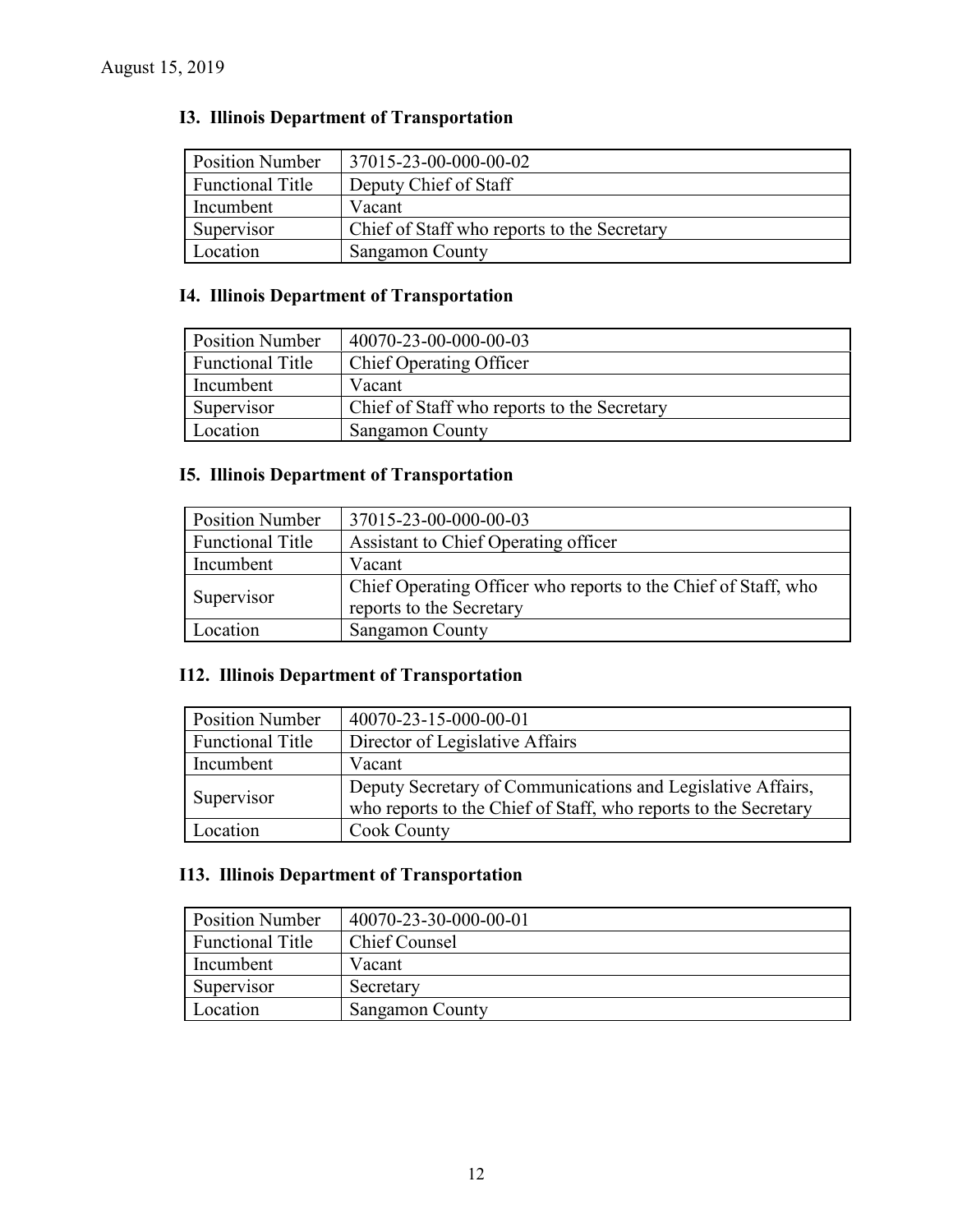# **I15. Illinois Department of Transportation**

| <b>Position Number</b>  | 40070-23-30-200-00-01                      |
|-------------------------|--------------------------------------------|
| <b>Functional Title</b> | Deputy Chief Counsel-Downstate             |
| Incumbent               | Vacant                                     |
| Supervisor              | Chief Counsel who reports to the Secretary |
| Location                | <b>Sangamon County</b>                     |

# **I20. Illinois Department of Transportation**

| <b>Position Number</b>  | 40070-23-30-300-00-01                      |
|-------------------------|--------------------------------------------|
| <b>Functional Title</b> | Deputy Chief Counsel-Chicago               |
| Incumbent               | Vacant                                     |
| Supervisor              | Chief Counsel who reports to the Secretary |
| Location                | <b>Cook County</b>                         |

# **I22. Illinois Department of Transportation**

| <b>Position Number</b>  | 40070-23-35-000-00-01                                                                                                         |
|-------------------------|-------------------------------------------------------------------------------------------------------------------------------|
| <b>Functional Title</b> | Director of Communications                                                                                                    |
| Incumbent               | Vacant                                                                                                                        |
| Supervisor              | Deputy Secretary of Communications and Legislative Affairs<br>who reports to the Chief of Staff, who reports to the Secretary |
| Location                | <b>Sangamon County</b>                                                                                                        |

### **I23. Illinois Department of Transportation**

| <b>Position Number</b>  | 37015-23-35-100-00-01                                                                                                                                                           |
|-------------------------|---------------------------------------------------------------------------------------------------------------------------------------------------------------------------------|
| <b>Functional Title</b> | <b>Bureau Chief, Communication Services</b>                                                                                                                                     |
| Incumbent               | Vacant                                                                                                                                                                          |
| Supervisor              | Director of Communications who reports to the Deputy Secretary<br>of Communications and Legislative Affairs, who reports to the<br>Chief of Staff, who reports to the Secretary |
| Location                | <b>Sangamon County</b>                                                                                                                                                          |

### **I24. Illinois Department of Transportation**

| <b>Position Number</b>  | 37015-23-35-200-00-01                                                                                                                                                           |
|-------------------------|---------------------------------------------------------------------------------------------------------------------------------------------------------------------------------|
| <b>Functional Title</b> | Bureau Chief, Programs, Project and Safety Outreach                                                                                                                             |
| Incumbent               | Vacant                                                                                                                                                                          |
| Supervisor              | Director of Communications who reports to the Deputy Secretary<br>of Communications and Legislative Affairs, who reports to the<br>Chief of Staff, who reports to the Secretary |
| Location                | <b>Cook County</b>                                                                                                                                                              |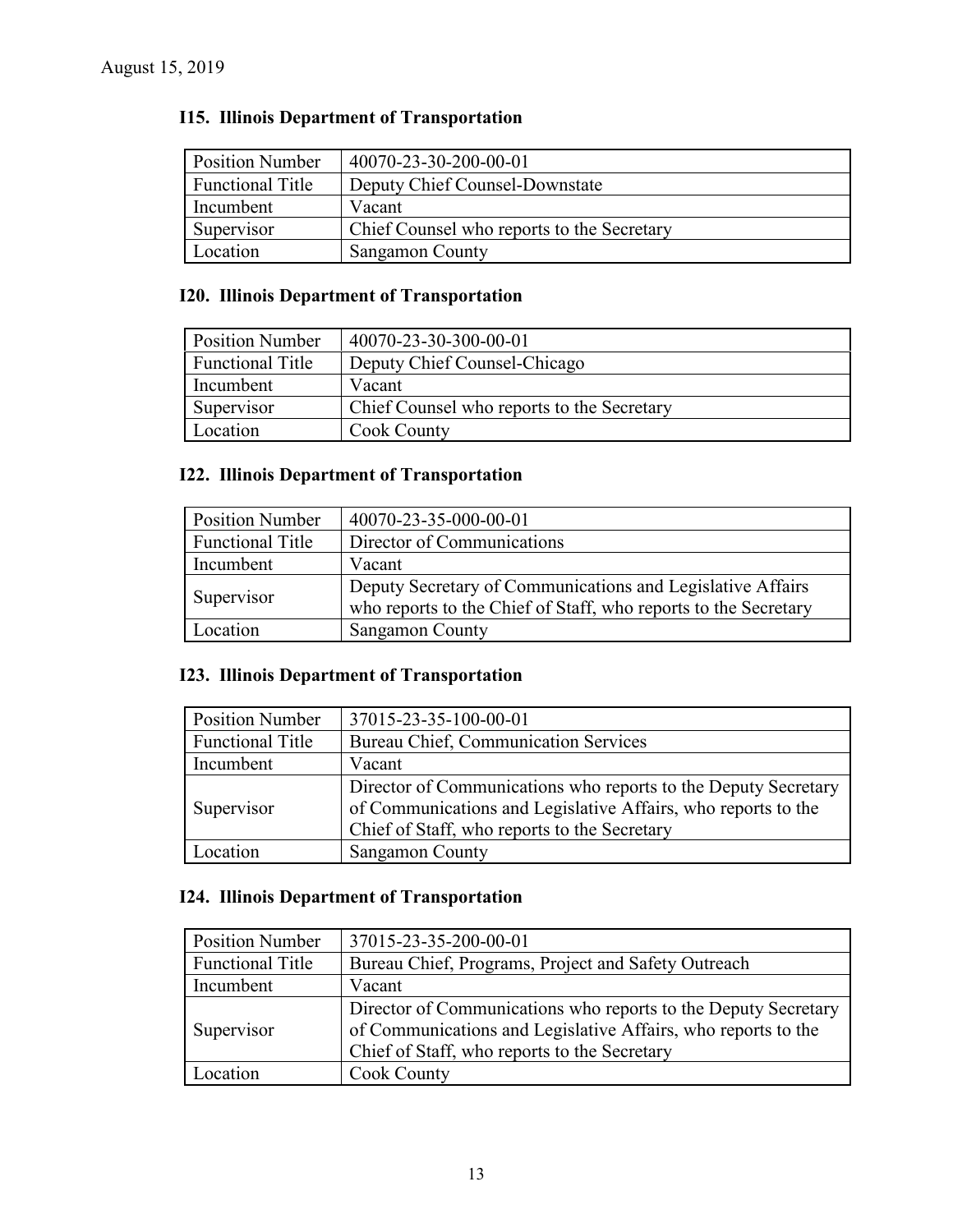### **I32. Illinois Department of Transportation**

| <b>Position Number</b>  | 40070-23-45-000-00-01                              |
|-------------------------|----------------------------------------------------|
| <b>Functional Title</b> | Director, Office of Business & Workforce Diversity |
| Incumbent               | Vacant                                             |
| Supervisor              | Chief of Staff who reports to the Secretary        |
| Location                | <b>Sangamon County</b>                             |

#### **J. Illinois Civil Service Commission**

| <b>Position Number</b>  | 40070-30-00-000-00-01              |
|-------------------------|------------------------------------|
| <b>Functional Title</b> | <b>Executive Director</b>          |
| Incumbent               | Vacant                             |
| Supervisor              | Chairman, Civil Service Commission |
| Location                | Cook                               |

### **The following positions were granted exemption to June 30, 2021 on August 15, 2019:**

### **F1. Illinois Department of Human Services**

| <b>Position Number</b>  | 40070-10-00-000-20-01 |
|-------------------------|-----------------------|
| <b>Functional Title</b> | Census Co-Coordinator |
| Incumbent               | Vacant                |
| Supervisor              | Secretary             |
| Location                | <b>Cook County</b>    |

#### **F2. Illinois Department of Human Services**

| <b>Position Number</b>  | 40070-10-00-000-21-01 |
|-------------------------|-----------------------|
| <b>Functional Title</b> | Census Co-Coordinator |
| Incumbent               | Vacant                |
| Supervisor              | Secretary             |
| Location                | <b>Cook County</b>    |

# **The following position was granted exemption to June 30, 2022 on August 15, 2019:**

# **G. Illinois Department of Innovation and Technology**

| <b>Position Number</b>  | 40070-28-12-914-00-01                                          |
|-------------------------|----------------------------------------------------------------|
| <b>Functional Title</b> | Enterprise Resource Planning (ERP), Mgr. of Production Support |
| Incumbent               | Vacant                                                         |
| Supervisor              | Enterprise Resource Planning Director who reports to the       |
|                         | Secretary                                                      |
| Location                | Sangamon County                                                |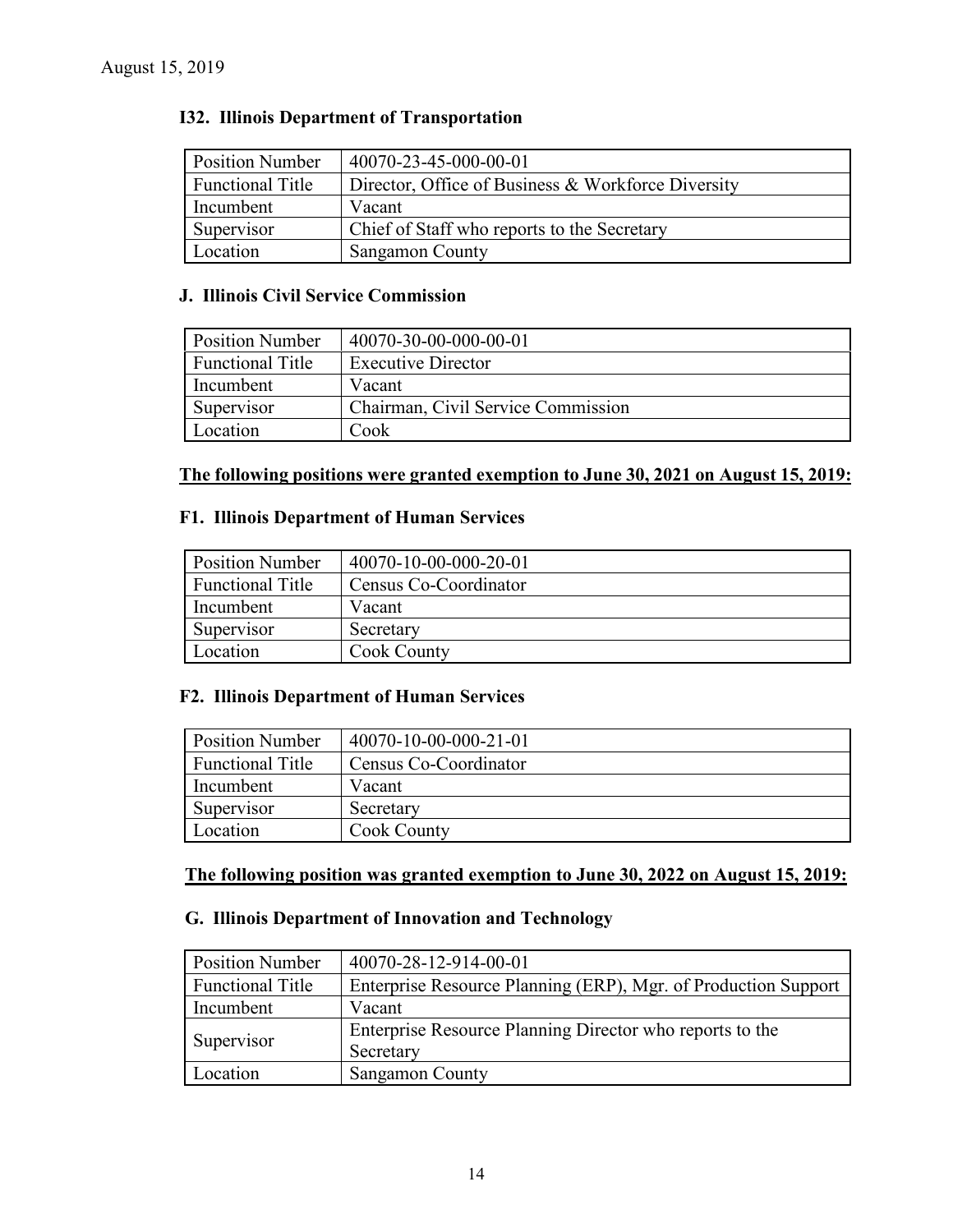### **The following positions were continued to the September 2019 meeting on August 15, 2019:**

### **I6. Illinois Department of Transportation**

| <b>Position Number</b>  | 40070-23-05-000-00-01                               |
|-------------------------|-----------------------------------------------------|
| <b>Functional Title</b> | Deputy Chief Internal Auditor                       |
| Incumbent               | Vacant                                              |
| Supervisor              | Chief Internal Auditor who reports to the Secretary |
| Location                | <b>Sangamon County</b>                              |

### **I7. Illinois Department of Transportation**

| Position Number         | 40070-23-10-000-00-01                                                                                         |
|-------------------------|---------------------------------------------------------------------------------------------------------------|
| <b>Functional Title</b> | Director of Planning and Programming                                                                          |
| Incumbent               | Vacant                                                                                                        |
| Supervisor              | Deputy Secretary of Project Implementation who reports to the<br>Chief of Staff, who reports to the Secretary |
| Location                | Sangamon County                                                                                               |

# **I8. Illinois Department of Transportation**

| <b>Position Number</b>  | 40070-23-10-000-10-01                                                                                                                                                     |
|-------------------------|---------------------------------------------------------------------------------------------------------------------------------------------------------------------------|
| <b>Functional Title</b> | Deputy Director of Planning and Programming                                                                                                                               |
| Incumbent               | Vacant                                                                                                                                                                    |
| Supervisor              | Director of Planning and Programming who reports to the Deputy<br>Secretary of Project Implementation, who reports to the Chief of<br>Staff, who reports to the Secretary |
| ocation                 | Sangamon County                                                                                                                                                           |

# **I9. Illinois Department of Transportation**

| <b>Position Number</b>  | 37015-23-10-400-00-01                                          |
|-------------------------|----------------------------------------------------------------|
| <b>Functional Title</b> | Bureau Chief, Programming                                      |
| Incumbent               | Vacant                                                         |
| Supervisor              | Deputy Director of Planning and Programming who reports to the |
|                         | Director of Planning and Programming, who reports to the       |
|                         | Deputy Secretary of Project Implementation, who reports to the |
|                         | Chief of Staff, who reports to the Secretary                   |
| Location                | <b>Sangamon County</b>                                         |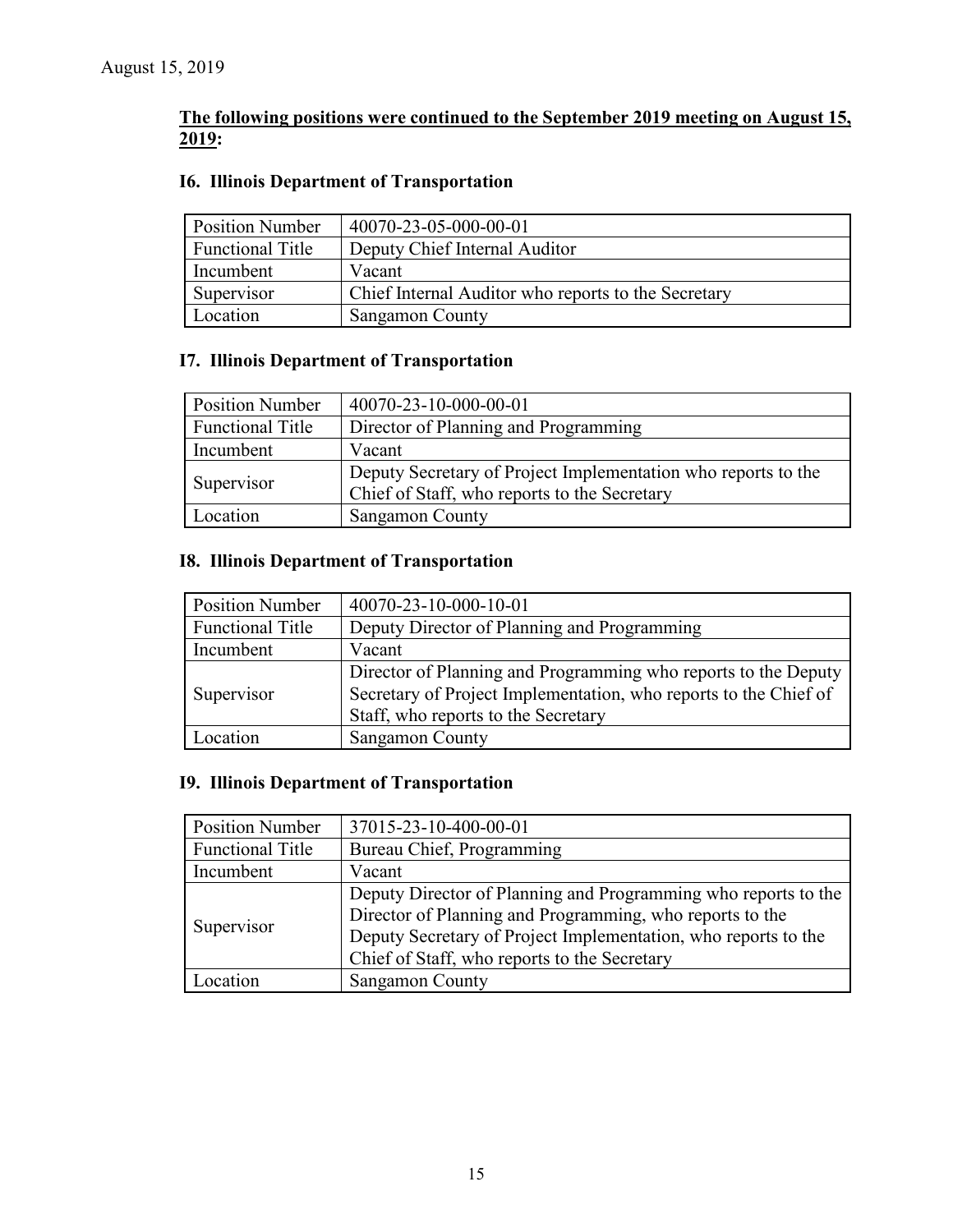| <b>Position Number</b>  | 37015-23-10-700-00-01                                          |
|-------------------------|----------------------------------------------------------------|
| <b>Functional Title</b> | Bureau Chief, Innovation Project Delivery                      |
| Incumbent               | Vacant                                                         |
| Supervisor              | Deputy Director of Planning and Programming who reports to the |
|                         | Director of Planning and Programming, who reports to the       |
|                         | Deputy Secretary of Project Implementation, who reports to the |
|                         | Chief of Staff, who reports to the Secretary                   |
| ocation                 | Sangamon County                                                |

# **I10. Illinois Department of Transportation**

### **I11. Illinois Department of Transportation**

| <b>Position Number</b>  | 37015-23-10-800-00-01                                          |
|-------------------------|----------------------------------------------------------------|
| <b>Functional Title</b> | Bureau Chief, Data Collection                                  |
| Incumbent               | Vacant                                                         |
| Supervisor              | Deputy Director of Planning and Programming who reports to the |
|                         | Director of Planning and Programming, who reports to the       |
|                         | Deputy Secretary of Project Implementation, who reports to the |
|                         | Chief of Staff, who reports to the Secretary                   |
| ocation                 | <b>Sangamon County</b>                                         |

# **I14. Illinois Department of Transportation**

| <b>Position Number</b>  | 40070-23-30-100-00-01                      |
|-------------------------|--------------------------------------------|
| <b>Functional Title</b> | Bureau Chief, Claims                       |
| Incumbent               | Vacant                                     |
| Supervisor              | Chief Counsel who reports to the Secretary |
| Location                | Sangamon County                            |

# **I16. Illinois Department of Transportation**

| <b>Position Number</b>  | 40070-23-30-201-00-01                                                                  |
|-------------------------|----------------------------------------------------------------------------------------|
| <b>Functional Title</b> | Senior Assistant Chief Counsel-Development                                             |
| Incumbent               | Vacant                                                                                 |
| Supervisor              | Deputy Chief Counsel who reports to the Chief Counsel, who<br>reports to the Secretary |
| Location                | <b>Sangamon County</b>                                                                 |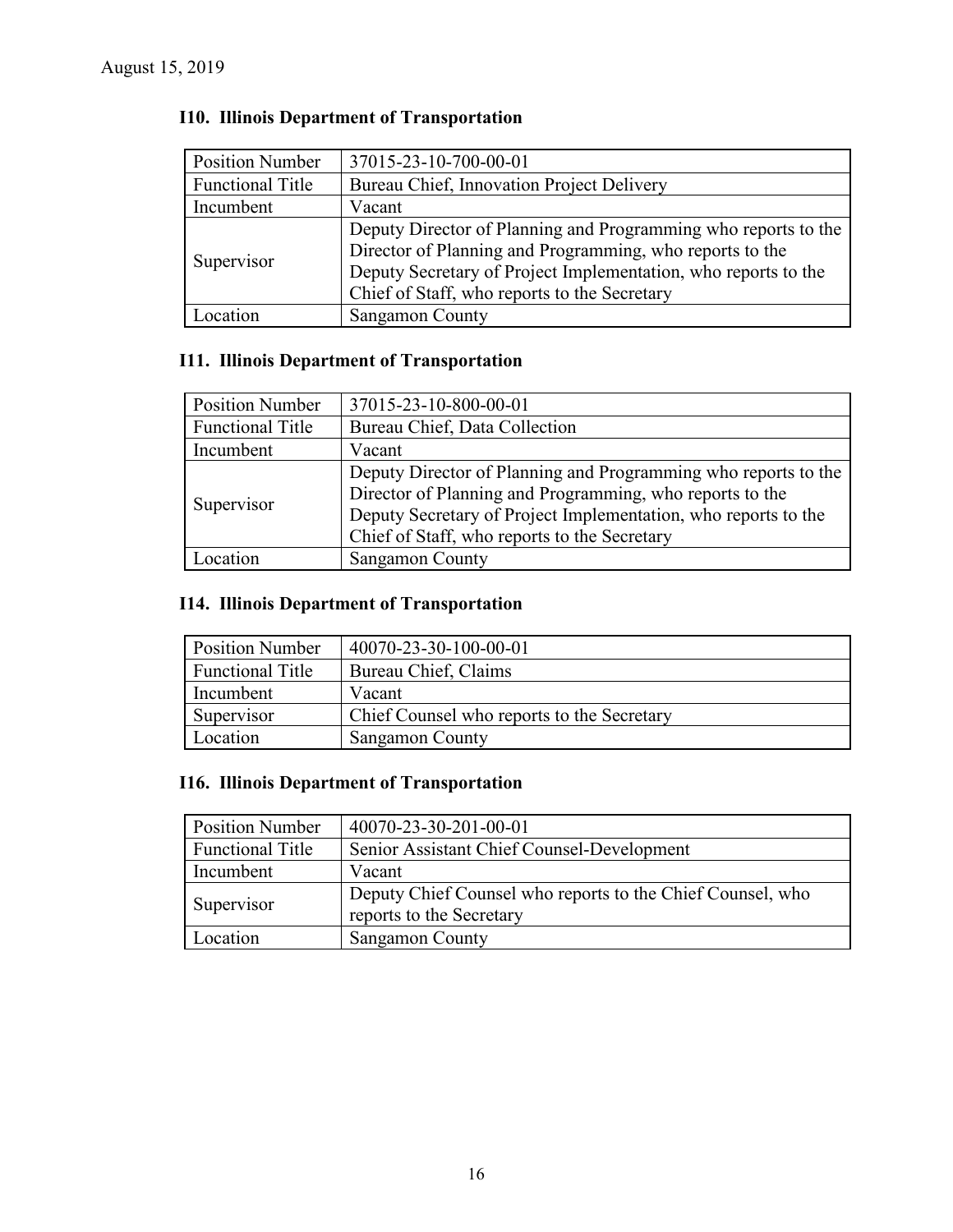# **I17. Illinois Department of Transportation**

| <b>Position Number</b>  | 40070-23-30-202-00-01                                                                  |
|-------------------------|----------------------------------------------------------------------------------------|
| <b>Functional Title</b> | Senior Assistant Chief Counsel-Implementation                                          |
| Incumbent               | Vacant                                                                                 |
| Supervisor              | Deputy Chief Counsel who reports to the Chief Counsel, who<br>reports to the Secretary |
| Location                | Sangamon County                                                                        |

### **I18. Illinois Department of Transportation**

| <b>Position Number</b>  | 40070-23-30-203-00-01                                                                  |
|-------------------------|----------------------------------------------------------------------------------------|
| <b>Functional Title</b> | Senior Assistant Chief Counsel for Ethics                                              |
| Incumbent               | Vacant                                                                                 |
| Supervisor              | Deputy Chief Counsel who reports to the Chief Counsel, who<br>reports to the Secretary |
| Location                | <b>Sangamon County</b>                                                                 |

# **I19. Illinois Department of Transportation**

| <b>Position Number</b>  | 40070-23-30-204-00-01                                                                  |
|-------------------------|----------------------------------------------------------------------------------------|
| <b>Functional Title</b> | Senior Assistant Chief Counsel-Labor Relations/Personnel                               |
| Incumbent               | Vacant                                                                                 |
| Supervisor              | Deputy Chief Counsel who reports to the Chief Counsel, who<br>reports to the Secretary |
| Location                | <b>Sangamon County</b>                                                                 |

# **I21. Illinois Department of Transportation**

| <b>Position Number</b>  | 40070-23-30-300-10-01                                                                  |
|-------------------------|----------------------------------------------------------------------------------------|
| <b>Functional Title</b> | Senior Assistant Chief Counsel-Chicago                                                 |
| Incumbent               | Vacant                                                                                 |
| Supervisor              | Deputy Chief Counsel who reports to the Chief Counsel, who<br>reports to the Secretary |
| Location                | <b>Cook County</b>                                                                     |

# **I25. Illinois Department of Transportation**

| <b>Position Number</b>  | 40070-23-40-002-00-01                                     |
|-------------------------|-----------------------------------------------------------|
| <b>Functional Title</b> | <b>Labor Relations Manager</b>                            |
| Incumbent               | Vacant                                                    |
| Supervisor              | Director of Finance and Administration who reports to the |
|                         | Secretary                                                 |
| ocation                 | Sangamon County                                           |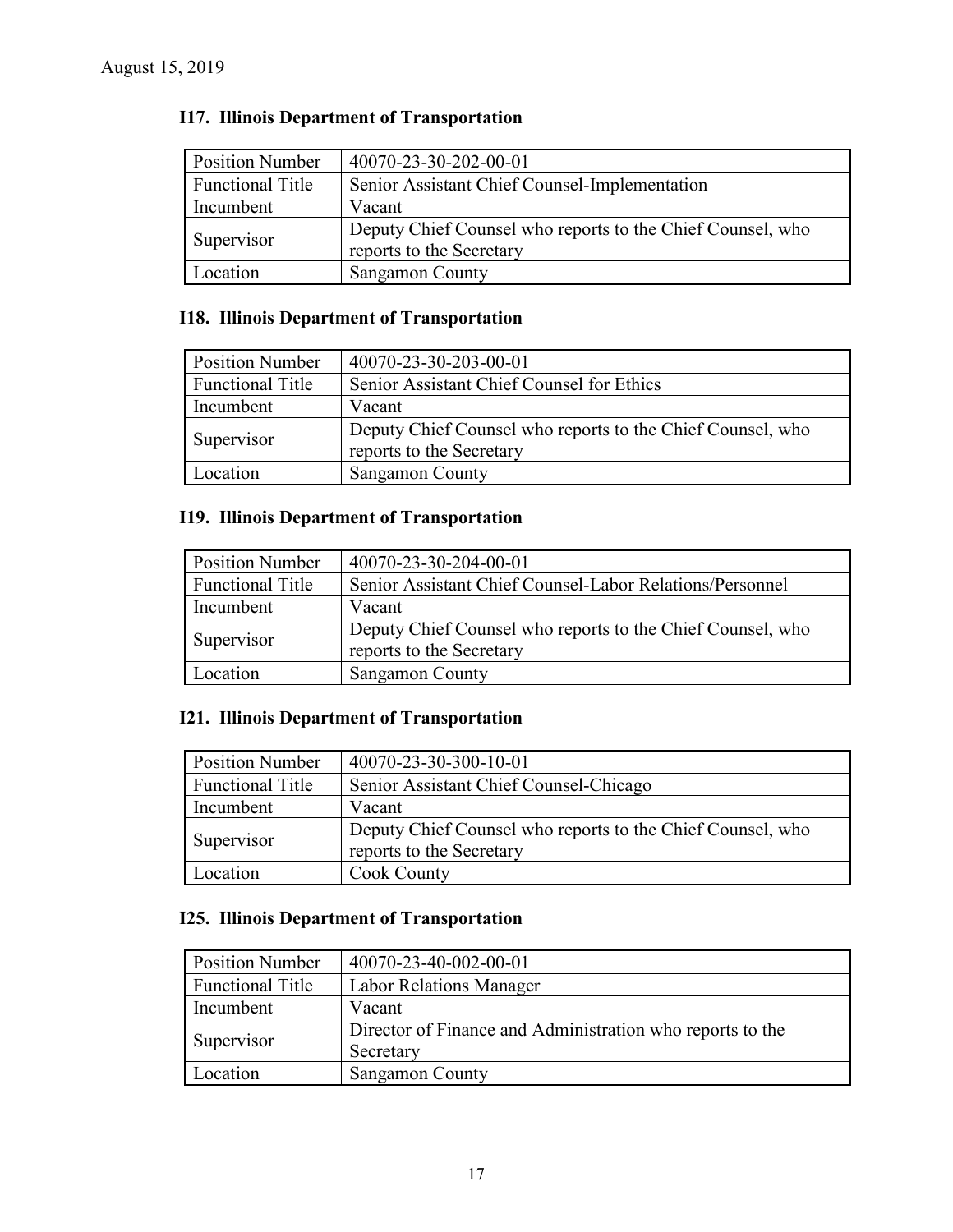# **I26. Illinois Department of Transportation**

| <b>Position Number</b>  | 40070-23-40-100-00-01                                     |
|-------------------------|-----------------------------------------------------------|
| <b>Functional Title</b> | Bureau Chief, Budget and Fiscal Management                |
| Incumbent               | Vacant                                                    |
| Supervisor              | Director of Finance and Administration who reports to the |
|                         | Secretary                                                 |
| Location                | <b>Sangamon County</b>                                    |

# **I27. Illinois Department of Transportation**

| <b>Position Number</b> | 40070-23-40-200-00-01                                           |
|------------------------|-----------------------------------------------------------------|
|                        |                                                                 |
| Functional Title       | Bureau Chief, Information Processing, Chief Information Officer |
| Incumbent              | Vacant                                                          |
| Supervisor             | Director of Finance and Administration who reports to the       |
|                        | Secretary                                                       |
| Location               | Sangamon County                                                 |

# **I28. Illinois Department of Transportation**

| <b>Position Number</b>  | 40070-23-40-300-00-01                                     |
|-------------------------|-----------------------------------------------------------|
| <b>Functional Title</b> | Bureau Chief, Personnel Management                        |
| Incumbent               | Vacant                                                    |
| Supervisor              | Director of Finance and Administration who reports to the |
|                         | Secretary                                                 |
| Location                | Sangamon County                                           |

### **I29. Illinois Department of Transportation**

| <b>Position Number</b>  | 40070-23-40-800-00-01                                     |
|-------------------------|-----------------------------------------------------------|
| <b>Functional Title</b> | Bureau Chief, Business Services                           |
| Incumbent               | Vacant                                                    |
| Supervisor              | Director of Finance and Administration who reports to the |
|                         | Secretary                                                 |
| Location                | Sangamon County                                           |

# **I30. Illinois Department of Transportation**

| <b>Position Number</b>  | 40070-23-40-900-00-01                                     |
|-------------------------|-----------------------------------------------------------|
| <b>Functional Title</b> | Bureau Chief, Investigations and Compliance               |
| Incumbent               | Vacant                                                    |
| Supervisor              | Director of Finance and Administration who reports to the |
|                         | Secretary                                                 |
| <i>c</i> ocation        | Sangamon County                                           |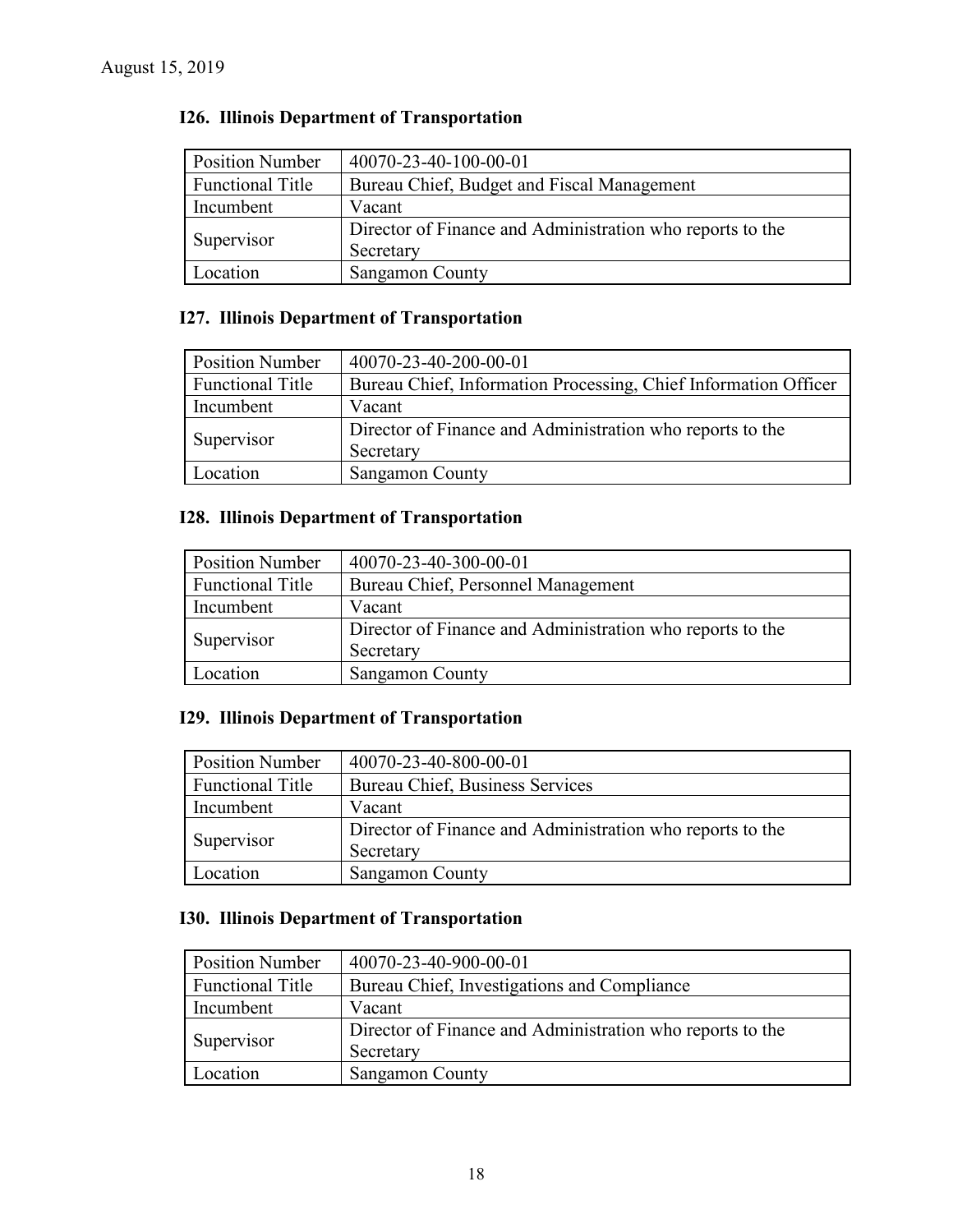| <b>Position Number</b>  | 37015-23-40-901-00-01                                                                                                                     |
|-------------------------|-------------------------------------------------------------------------------------------------------------------------------------------|
| <b>Functional Title</b> | Section Chief, Investigations                                                                                                             |
| Incumbent               | Vacant                                                                                                                                    |
| Supervisor              | Bureau Chief, Investigations and Compliance who reports to the<br>Director of Finance and Administration, who reports to the<br>Secretary |
| Location                | <b>Sangamon County</b>                                                                                                                    |

# **I31. Illinois Department of Transportation**

# **I33. Illinois Department of Transportation**

| <b>Position Number</b>  | 37015-23-45-100-00-01                                         |
|-------------------------|---------------------------------------------------------------|
| <b>Functional Title</b> | Bureau Chief, Small Business Enterprises                      |
| Incumbent               | Vacant                                                        |
| Supervisor              | Director of Business & Workforce Diversity who reports to the |
|                         | Chief of Staff, who reports to the Secretary                  |
| Location                | Sangamon County                                               |

# **I34. Illinois Department of Transportation**

| <b>Position Number</b>  | 37015-23-45-200-00-01                                         |
|-------------------------|---------------------------------------------------------------|
| <b>Functional Title</b> | Bureau Chief, Civil Rights                                    |
| Incumbent               | Vacant                                                        |
| Supervisor              | Director of Business & Workforce Diversity who reports to the |
|                         | Chief of Staff, who reports to the Secretary                  |
| Location                | <b>Cook County</b>                                            |

# **I35. Illinois Department of Transportation**

| <b>Position Number</b>  | 40070-23-51-100-00-01                                                                                                                                                                                                     |
|-------------------------|---------------------------------------------------------------------------------------------------------------------------------------------------------------------------------------------------------------------------|
| <b>Functional Title</b> | <b>Administrative Manager</b>                                                                                                                                                                                             |
| Incumbent               | Vacant                                                                                                                                                                                                                    |
| Supervisor              | Region I Engineer who reports to the Director of Highways<br>Project Implementation, who reports to the Deputy Secretary of<br>Project Implementation, who reports to the Chief of Staff, who<br>reports to the Secretary |
| ocation                 | <b>Cook County</b>                                                                                                                                                                                                        |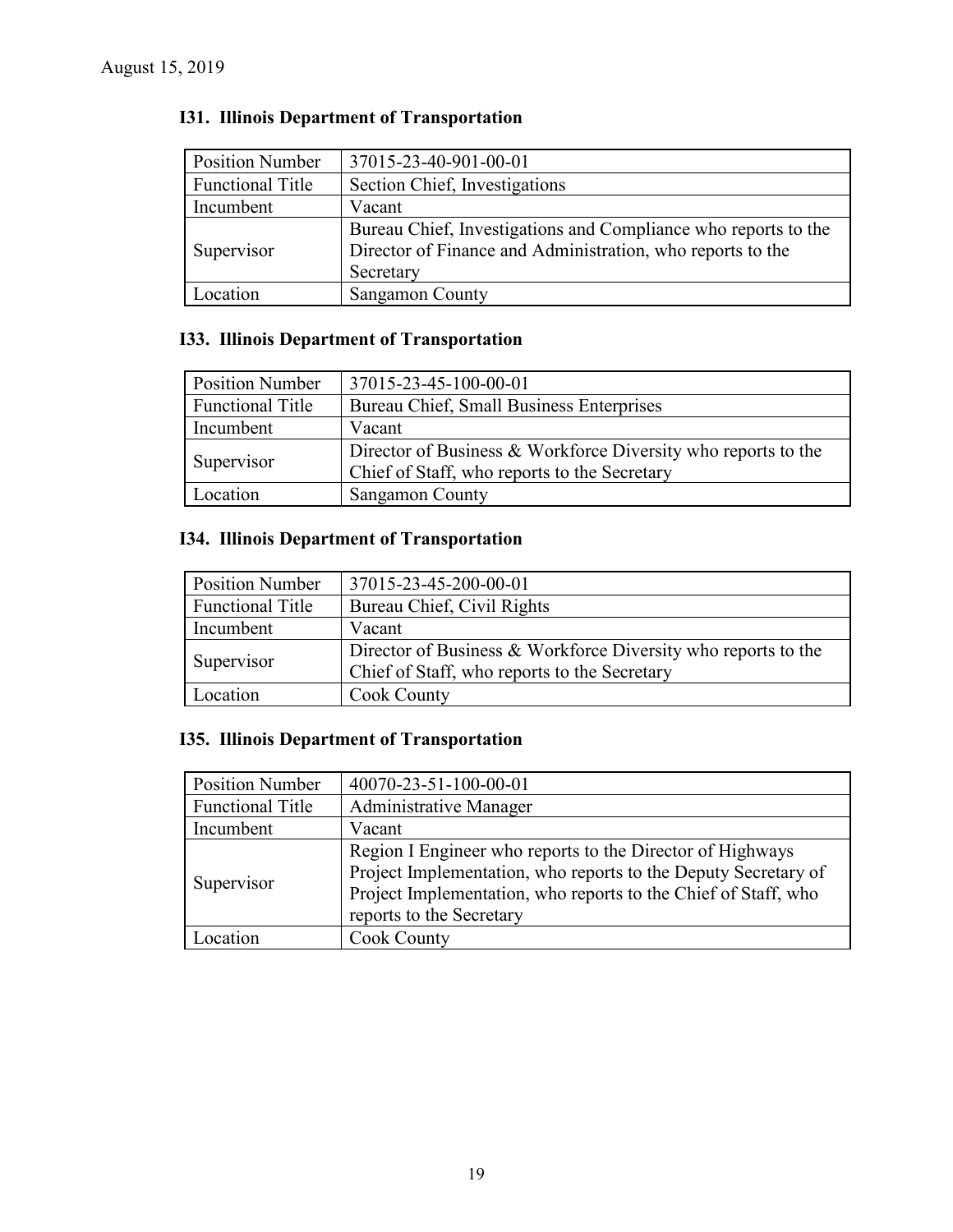| <b>Position Number</b>  | 40070-23-52-100-00-01                                                                                                                                                                                                      |
|-------------------------|----------------------------------------------------------------------------------------------------------------------------------------------------------------------------------------------------------------------------|
| <b>Functional Title</b> | <b>Administrative Manager</b>                                                                                                                                                                                              |
| Incumbent               | Vacant                                                                                                                                                                                                                     |
| Supervisor              | Region II Engineer who reports to the Director of Highways<br>Project Implementation, who reports to the Deputy Secretary of<br>Project Implementation, who reports to the Chief of Staff, who<br>reports to the Secretary |
| Location                | Lee County                                                                                                                                                                                                                 |

# **I36. Illinois Department of Transportation**

### **I37. Illinois Department of Transportation**

| <b>Position Number</b>  | 40070-23-53-100-00-01                                                                                                                                                                                                      |
|-------------------------|----------------------------------------------------------------------------------------------------------------------------------------------------------------------------------------------------------------------------|
| <b>Functional Title</b> | <b>Administrative Manager</b>                                                                                                                                                                                              |
| Incumbent               | Vacant                                                                                                                                                                                                                     |
| Supervisor              | Region II Engineer who reports to the Director of Highways<br>Project Implementation, who reports to the Deputy Secretary of<br>Project Implementation, who reports to the Chief of Staff, who<br>reports to the Secretary |
| Location                | LaSalle County                                                                                                                                                                                                             |

# **I38. Illinois Department of Transportation**

| <b>Position Number</b>  | 40070-23-54-100-00-01                                                                                                                                                                                                       |  |
|-------------------------|-----------------------------------------------------------------------------------------------------------------------------------------------------------------------------------------------------------------------------|--|
| <b>Functional Title</b> | Administrative Manager                                                                                                                                                                                                      |  |
| Incumbent               | Vacant                                                                                                                                                                                                                      |  |
| Supervisor              | Region III Engineer who reports to the Director of Highways<br>Project Implementation, who reports to the Deputy Secretary of<br>Project Implementation, who reports to the Chief of Staff, who<br>reports to the Secretary |  |
| ncatınn                 | Peoria County                                                                                                                                                                                                               |  |

### **I39. Illinois Department of Transportation**

| <b>Position Number</b>  | 40070-23-55-100-00-01                                                                                                                                                                                                       |  |
|-------------------------|-----------------------------------------------------------------------------------------------------------------------------------------------------------------------------------------------------------------------------|--|
| <b>Functional Title</b> | Administrative Manager                                                                                                                                                                                                      |  |
| Incumbent               | Vacant                                                                                                                                                                                                                      |  |
| Supervisor              | Region III Engineer who reports to the Director of Highways<br>Project Implementation, who reports to the Deputy Secretary of<br>Project Implementation, who reports to the Chief of Staff, who<br>reports to the Secretary |  |
| ocation                 | <b>Edgar County</b>                                                                                                                                                                                                         |  |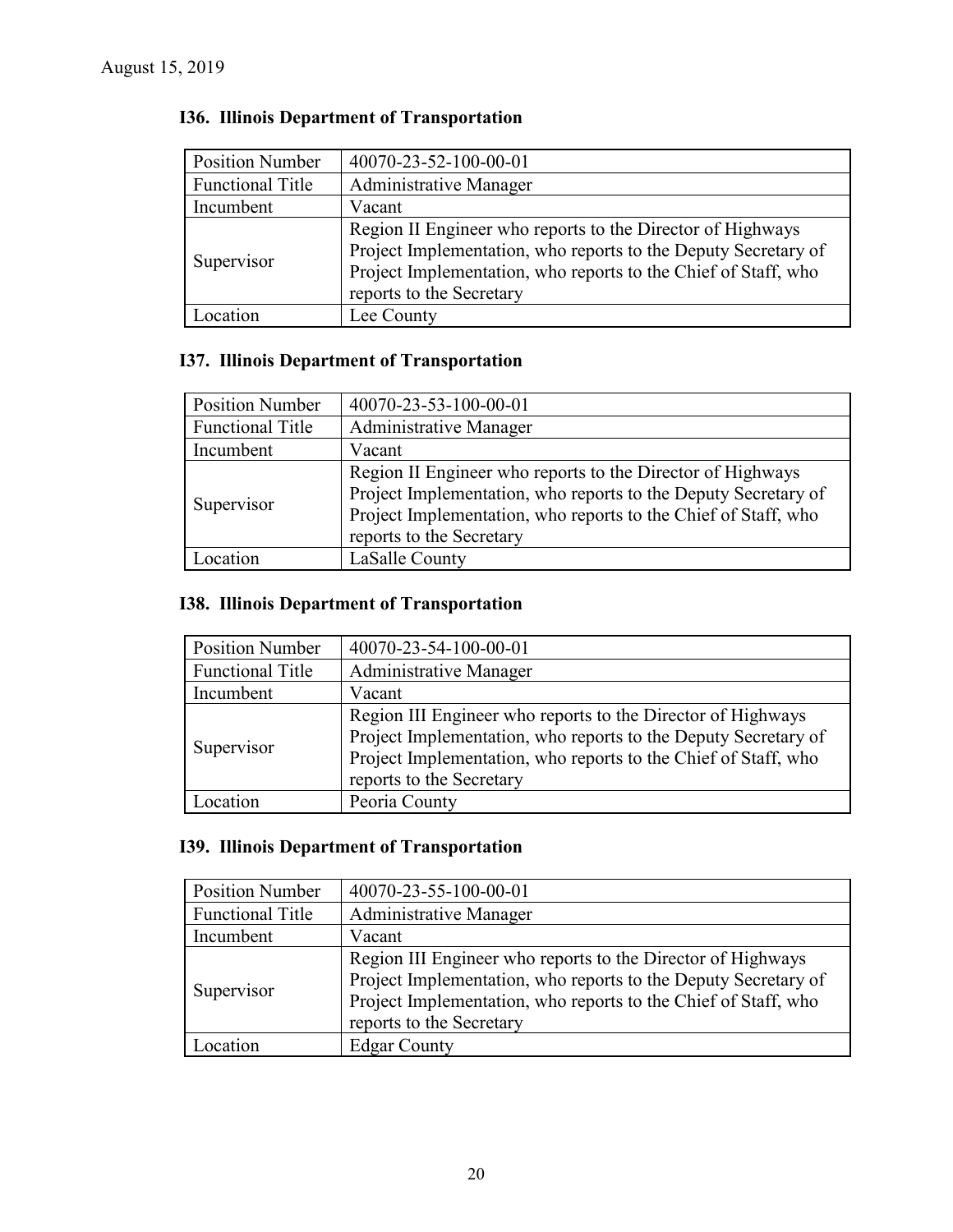| <b>Position Number</b>  | 40070-23-56-100-00-01                                                                                                                                                                                                      |  |
|-------------------------|----------------------------------------------------------------------------------------------------------------------------------------------------------------------------------------------------------------------------|--|
| <b>Functional Title</b> | <b>Administrative Manager</b>                                                                                                                                                                                              |  |
| Incumbent               | Vacant                                                                                                                                                                                                                     |  |
| Supervisor              | Region IV Engineer who reports to the Director of Highways<br>Project Implementation, who reports to the Deputy Secretary of<br>Project Implementation, who reports to the Chief of Staff, who<br>reports to the Secretary |  |
| Location                | <b>Sangamon County</b>                                                                                                                                                                                                     |  |

# **I40. Illinois Department of Transportation**

## **I41. Illinois Department of Transportation**

| <b>Position Number</b>  | 40070-23-57-100-00-01                                                                                                                                                                                                      |  |
|-------------------------|----------------------------------------------------------------------------------------------------------------------------------------------------------------------------------------------------------------------------|--|
| <b>Functional Title</b> | Administrative Manager                                                                                                                                                                                                     |  |
| Incumbent               | Vacant                                                                                                                                                                                                                     |  |
| Supervisor              | Region IV Engineer who reports to the Director of Highways<br>Project Implementation, who reports to the Deputy Secretary of<br>Project Implementation, who reports to the Chief of Staff, who<br>reports to the Secretary |  |
| <b>Contraction</b>      | <b>Effingham County</b>                                                                                                                                                                                                    |  |

# **I42. Illinois Department of Transportation**

| <b>Position Number</b>  | 40070-23-58-100-00-01                                                                                                                                                                                                     |  |
|-------------------------|---------------------------------------------------------------------------------------------------------------------------------------------------------------------------------------------------------------------------|--|
| <b>Functional Title</b> | <b>Administrative Manager</b>                                                                                                                                                                                             |  |
| Incumbent               | Vacant                                                                                                                                                                                                                    |  |
| Supervisor              | Region V Engineer who reports to the Director of Highways<br>Project Implementation, who reports to the Deputy Secretary of<br>Project Implementation, who reports to the Chief of Staff, who<br>reports to the Secretary |  |
| ocation                 | <b>Madison County</b>                                                                                                                                                                                                     |  |

### **I43. Illinois Department of Transportation**

| <b>Position Number</b>  | 40070-23-59-100-00-01                                                                                                                                                                                                     |  |
|-------------------------|---------------------------------------------------------------------------------------------------------------------------------------------------------------------------------------------------------------------------|--|
| <b>Functional Title</b> | Administrative Manager                                                                                                                                                                                                    |  |
| Incumbent               | Vacant                                                                                                                                                                                                                    |  |
| Supervisor              | Region V Engineer who reports to the Director of Highways<br>Project Implementation, who reports to the Deputy Secretary of<br>Project Implementation, who reports to the Chief of Staff, who<br>reports to the Secretary |  |
| ocation                 | Jackson County                                                                                                                                                                                                            |  |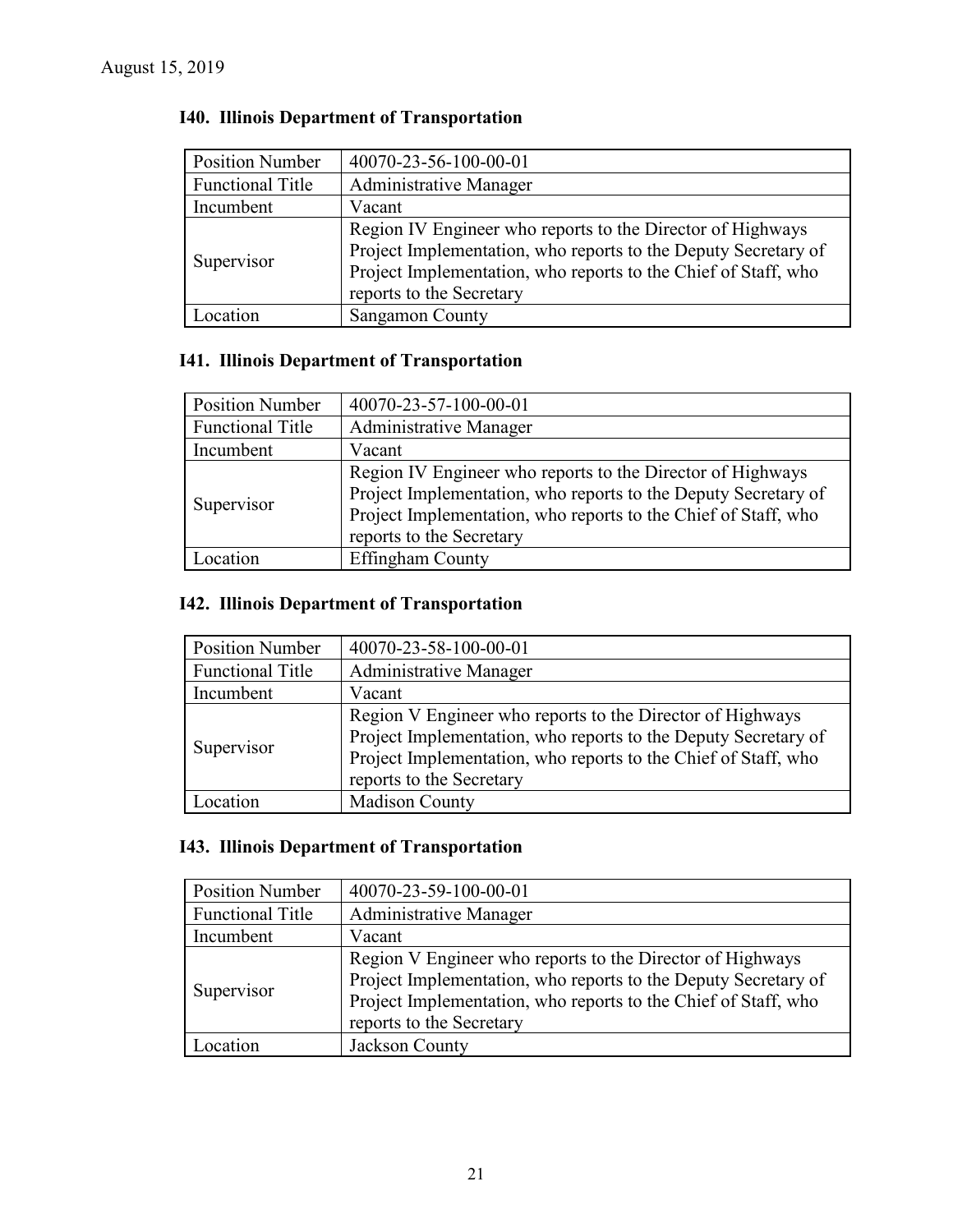#### VI. CLASS SPECIFICATIONS

#### **A. Governing Rule – Section 1.45 Classification Plan**

The Commission will review the class specifications requiring Commission approval under the Classification Plan and will approve those that meet the requirements of the Personnel Code and Personnel Rules and conform to the following accepted principles of position classification:

- a) The specifications are descriptive of the work being done or that will be done;
- b) Identifiable differentials are set forth among classes that are sufficiently significant to permit the assignment of individual positions to the appropriate class;
- c) Reasonable career promotional opportunities are provided;
- d) The specifications provide a reasonable and valid basis for selection screening by merit examinations;
- e) All requirements of the positions are consistent with classes similar in difficulty, complexity and nature of work; and
- f) The relation of the class specifications to any applicable collective bargaining agreement.

The following class titles were submitted for revision by the Director of the Illinois Department of Central Management Services:

**B. Apparel/Dry Goods Specialist 1 Apparel/Dry Goods Specialist 2 Apparel/Dry Goods Specialist 3 Audio Visual Technician 2 Corrections Identification Technician Corrections Laundry Manager 1 Corrections Laundry Manager 2 Corrections Transportation Officer 1 Corrections Transportation Officer 2 Intermittent Laborer (Maintenance) Laundry Manager 1 Microfilm Operator 1 Microfilm Operator 2 Microfilm Operator 3 Physical Therapy Aide 2 Physical Therapy Aide 3**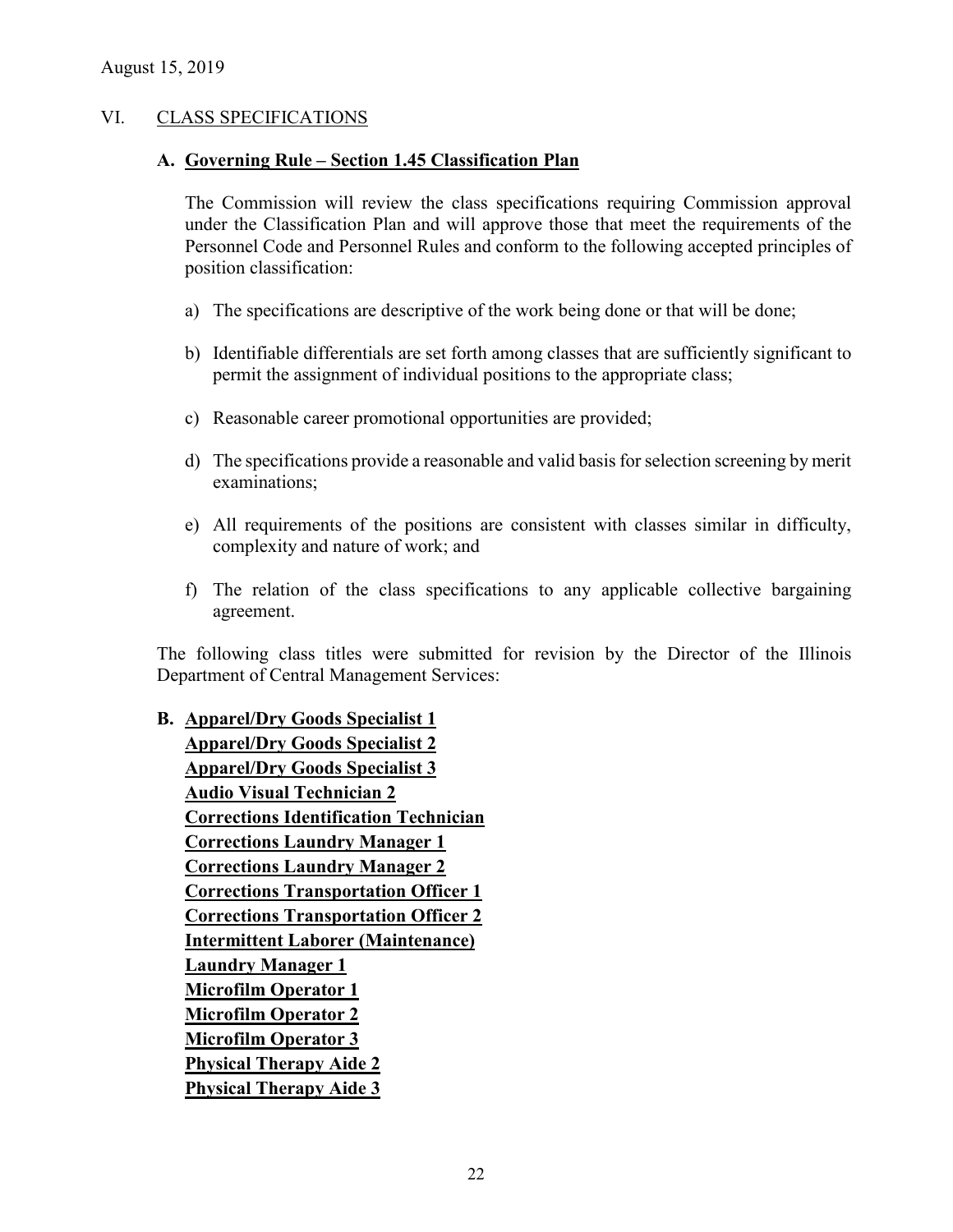**Property and Supply Clerk 2 Property and Supply Clerk 3 Race Track Maintainer 1 Race Track Maintainer 2 Transportation Officer**

Assistant Executive Director Andrew Barris reported that the proposed revisions to the 21 classes were the result of CMS' efforts to update class specifications to require a consistent education requirement of the equivalent to four years of high school. The proposed revisions were agreed to through collective bargaining and would not result in an increase in compensation.

**IT WAS MOVED BY COMMISSIONER URLACHER, SECONDED BY COMMISSIONER FINCH, AND THE MOTION ADOPTED 5-0 TO APPROVE THE REVISION OF THE FOLLOWING CLASS TITLES TO BE EFFECTIVE ON SEPTEMBER 1, 2019:**

**B. Apparel/Dry Goods Specialist 1 Apparel/Dry Goods Specialist 2 Apparel/Dry Goods Specialist 3 Audio Visual Technician 2 Corrections Identification Technician Corrections Laundry Manager 1 Corrections Laundry Manager 2 Corrections Transportation Officer 1 Corrections Transportation Officer 2 Intermittent Laborer (Maintenance) Laundry Manager 1 Microfilm Operator 1 Microfilm Operator 2 Microfilm Operator 3 Physical Therapy Aide 2 Physical Therapy Aide 3 Property and Supply Clerk 2 Property and Supply Clerk 3 Race Track Maintainer 1 Race Track Maintainer 2 Transportation Officer**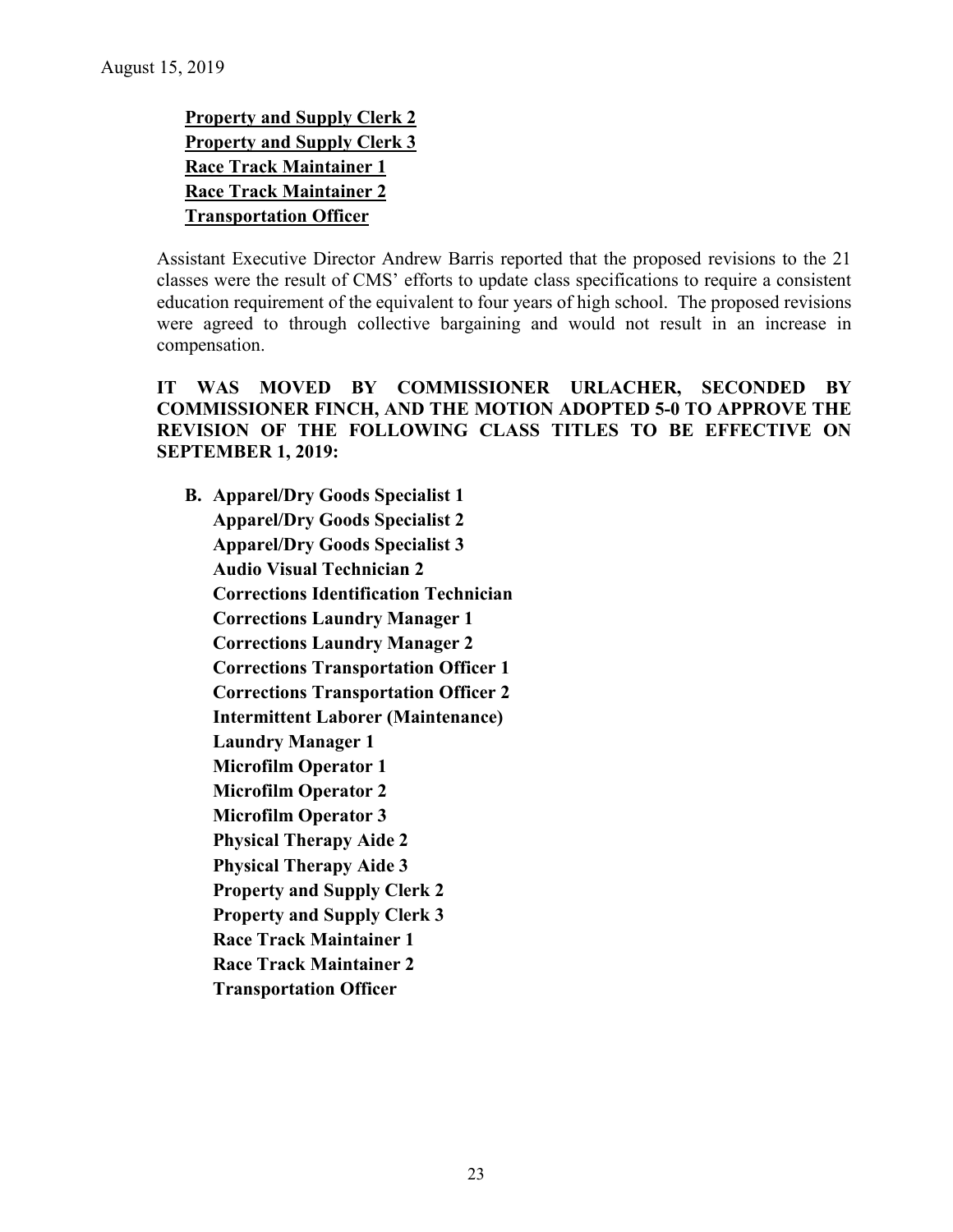**IT WAS MOVED BY COMMISSIONER URLACHER, SECONDED BY COMMISSIONER LUECHTEFELD, AND THE MOTION ADOPTED 5-0 TO DISAPPROVE ANY CLASS SPECIFICATIONS RECEIVED BY THE COMMISSION STAFF NOT CONTAINED IN THIS AGENDA TO ALLOW ADEQUATE STUDY.** 

#### VII. PERSONNEL RULES

#### **A. Civil Service Commission Governing Rule – Section 1.310 Personnel Rules**

The Commission has power to disapprove new rules or amendments to existing rules submitted by the Director of Central Management Services. Such proposed new rules or amendments of existing rules submitted to the Commission shall be accompanied by a report of proceedings attending the prior public hearing required by law with respect to them. If the Commission does not disapprove new rules or any amendment to existing rules within 30 days following the receipt from the Director of Central Management Services, the new rules or amendments have the force and effect of law after filing by the Director with the Secretary of State.

#### **B. None submitted**

**IT WAS MOVED BY COMMISSIONER URLACHER, SECONDED BY COMMISSIONER FINCH, AND THE MOTION ADOPTED 5-0 TO DISAPPROVE ANY AMENDMENTS TO PERSONNEL RULES RECEIVED BY THE COMMISSION STAFF BUT NOT CONTAINED IN THIS AGENDA TO ALLOW ADEQUATE STUDY.** 

#### VIII. MOTION TO CLOSE A PORTION OF THE MEETING

**IT WAS MOVED BY COMMISSIONER LUECHTEFELD, SECONDED BY COMMISSIONER URLACHER, AND BY ROLL CALL VOTE THE MOTION ADOPTED 5-0 TO CLOSE A PORTION OF THE MEETING PURSUANT TO SUBSECTIONS 2(c)(1), 2(c)(4), AND 2(c)(11) OF THE OPEN MEETINGS ACT.**

| <b>SICKMEYER</b>   | YES.       | FINCH           | YES. |
|--------------------|------------|-----------------|------|
| <b>LUECHTEFELD</b> | <b>YES</b> | <b>ROBINSON</b> | YES. |
| <b>URLACHER</b>    | YES        |                 |      |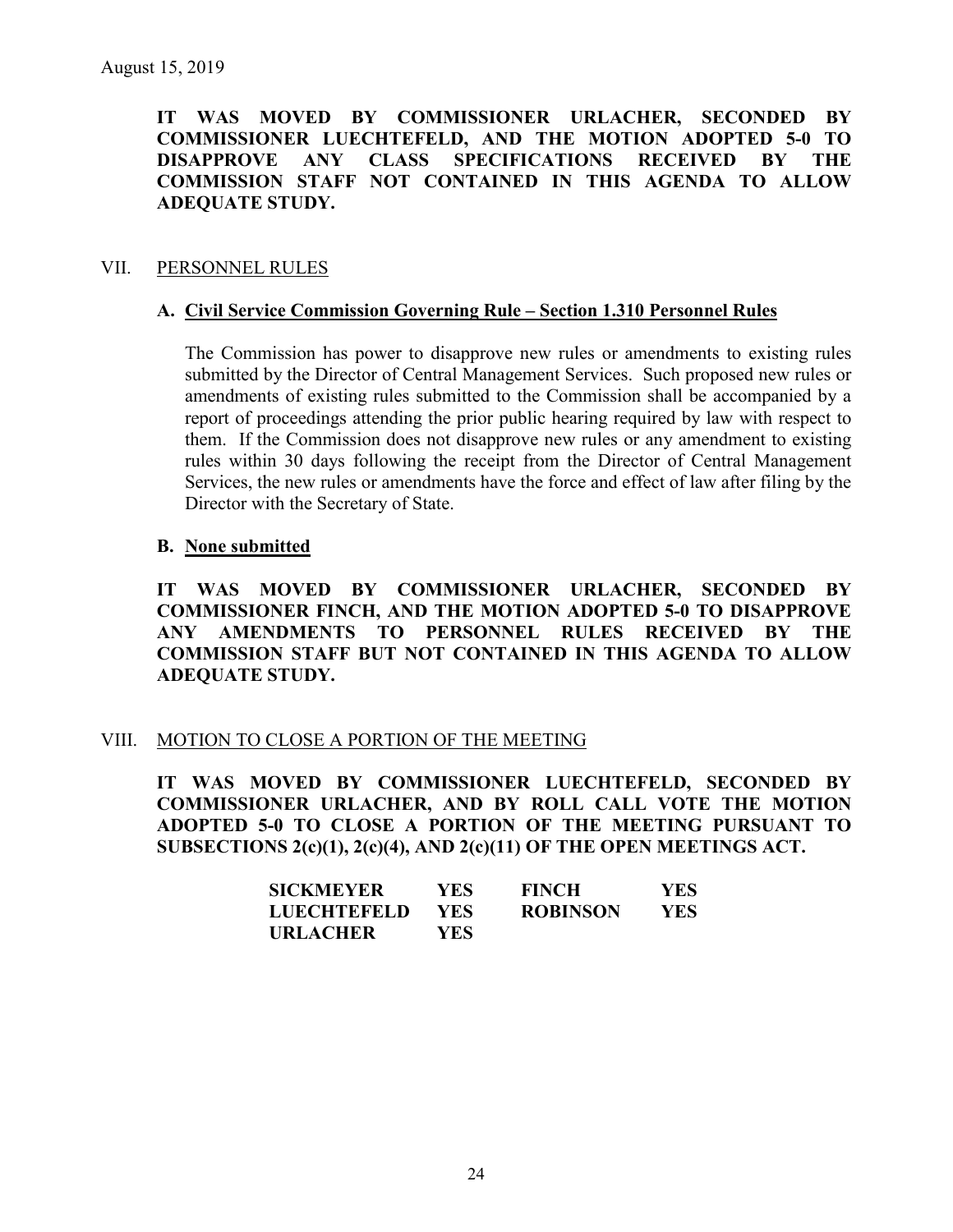#### IX. RECONVENE THE OPEN MEETING

Upon due and proper notice, the regular open meeting of the Illinois Civil Service Commission was reconvened at 607 E. Adams Street, Suite 801, Springfield, IL at 12:00 p.m.

#### PRESENT

Chairman Timothy D. Sickmeyer; G.A. Finch, David Luechtefeld, Vivian Robinson, and Casey Urlacher, Commissioners; and Daniel Stralka, Executive Director, Andrew Barris, Assistant Executive Director and Sabrina Johnson, Exemption Monitor.

### X. INTERLOCUTORY APPEALS

#### **DA-27-19**

| Employee    | Michael R. DeWitt    | Appeal Date                     | 4/12/19                          |
|-------------|----------------------|---------------------------------|----------------------------------|
| Agency      | Corrections          | Decision Date $\frac{7}{22/19}$ |                                  |
| Appeal Type | Discharge            | Proposal for                    | Dismissed subject to approval of |
| ALJ         | <b>Andrew Barris</b> | Decision                        | Commission; no jurisdiction.     |

#### **RV-22-19**

| Employee    | Roberta Vojas         | Appeal Date   | 3/20/19                          |
|-------------|-----------------------|---------------|----------------------------------|
| Agency      | <b>Human Services</b> | Decision Date | 7/31/19                          |
| Appeal Type | <b>Rule Violation</b> | Proposal for  | Dismissed subject to approval of |
| ALJ         | <b>Andrew Barris</b>  | Decision      | Commission; no jurisdiction.     |

#### **RV-31-19**

| Employee    | Jeffrey Brown         | Appeal Date   | 6/12/19                                                         |
|-------------|-----------------------|---------------|-----------------------------------------------------------------|
| Agency      | Not Named             | Decision Date | 17/31/19                                                        |
| Appeal Type | <b>Rule Violation</b> | Proposal for  | Dismissed subject to approval of                                |
| ALJ         | <b>Andrew Barris</b>  | Decision      | Commission; default (failure to<br>file requested information). |

**IT WAS MOVED BY COMMISSIONER URLACHER, SECONDED BY COMMISSIONER LUECHTEFELD, AND BY ROLL CALL VOTE OF 5-0 THE MOTION ADOPTED TO AFFIRM AND ADOPT THE PROPOSALS OF THE ADMINISTRATIVE LAW JUDGE TO DISMISS THE APPEALS.**

| SICKMEYER          | YES        | <b>FINCH</b>    | YES.       |
|--------------------|------------|-----------------|------------|
| <b>LUECHTEFELD</b> | <b>YES</b> | <b>ROBINSON</b> | <b>YES</b> |
| URLACHER           | YES.       |                 |            |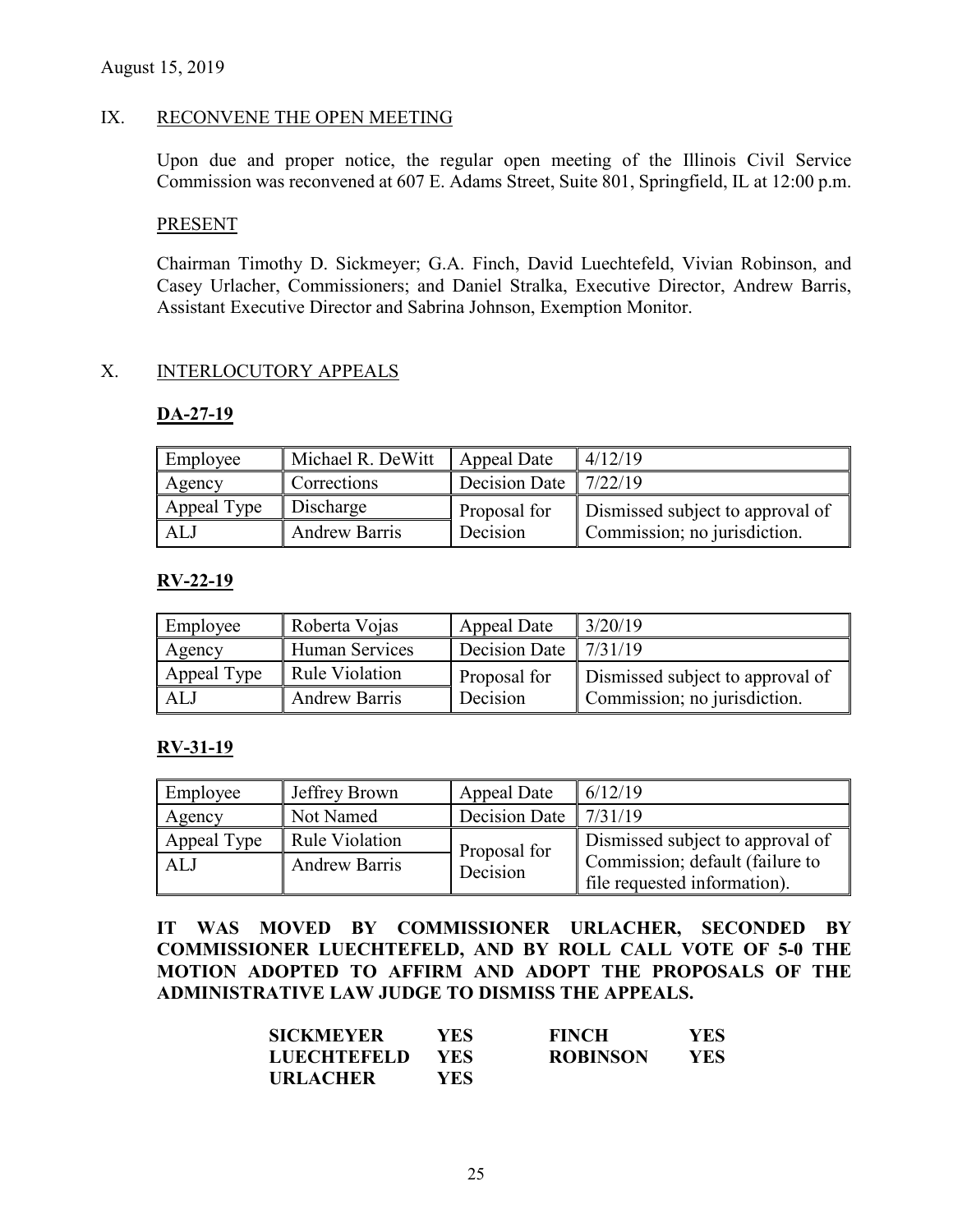### XI. APPEALS TERMINATED WITHOUT DECISIONS ON THE MERITS

#### **S-2-20**

| Employee    | Ryan T. Griggs       | Appeal Date   | 7/08/19                          |
|-------------|----------------------|---------------|----------------------------------|
| Agency      | Human Services       | Decision Date | 8/01/19                          |
| Appeal Type | Suspension           | Proposal for  | Dismissed subject to approval of |
| ALJ         | <b>Andrew Barris</b> | Decision      | Commission; withdrawn.           |

#### **RV-26-19**

| Employee    | Andrew J. Kajtsa   Appeal Date |                     | 4/12/19                          |
|-------------|--------------------------------|---------------------|----------------------------------|
| Agency      | Human Services                 | Decision Date       | 8/01/19                          |
| Appeal Type | Rule Violation                 | <b>Proposal for</b> | Dismissed subject to approval of |
| ALJ         | <b>Andrew Barris</b>           | Decision            | Commission; withdrawn.           |

**IT WAS MOVED BY COMMISSIONER URLACHER, SECONDED BY COMMISSIONER LUECHTEFELD, AND BY ROLL CALL VOTE OF 5-0 THE MOTION ADOPTED TO AFFIRM AND ADOPT THE PROPOSALS OF THE ADMINISTRATIVE LAW JUDGE TO DISMISS THE APPEALS.**

| <b>SICKMEYER</b>   | YES. | <b>FINCH</b>    | <b>YES</b> |
|--------------------|------|-----------------|------------|
| <b>LUECHTEFELD</b> | YES. | <b>ROBINSON</b> | YES        |
| <b>URLACHER</b>    | YES. |                 |            |

#### XII. STAFF REPORT

Beckie Daniken reported that the Commission received two awards at the recent State and University Employees Combined Appeal (SECA) meeting: Division 7 (for small agencies) and an Exceptional Giving Award for having a greater contribution than last year's amount. She indicated the current year campaign would begin on September 25, 2019.

### XIII. ANNOUNCEMENT OF NEXT MEETING

Announcement was made of the next regular open meeting to be held at 11:00 a.m. on Thursday, September 19, 2019 in the Chicago and Springfield offices of the Commission by interactive video conference.

#### XIV. MOTION TO ADJOURN

### **IT WAS MOVED BY COMMISSIONER FINCH, SECONDED BY COMMISSIONER URLACHER, AND THE MOTION ADOPTED 5-0 TO ADJOURN THE MEETING AT 12:03 P.M.**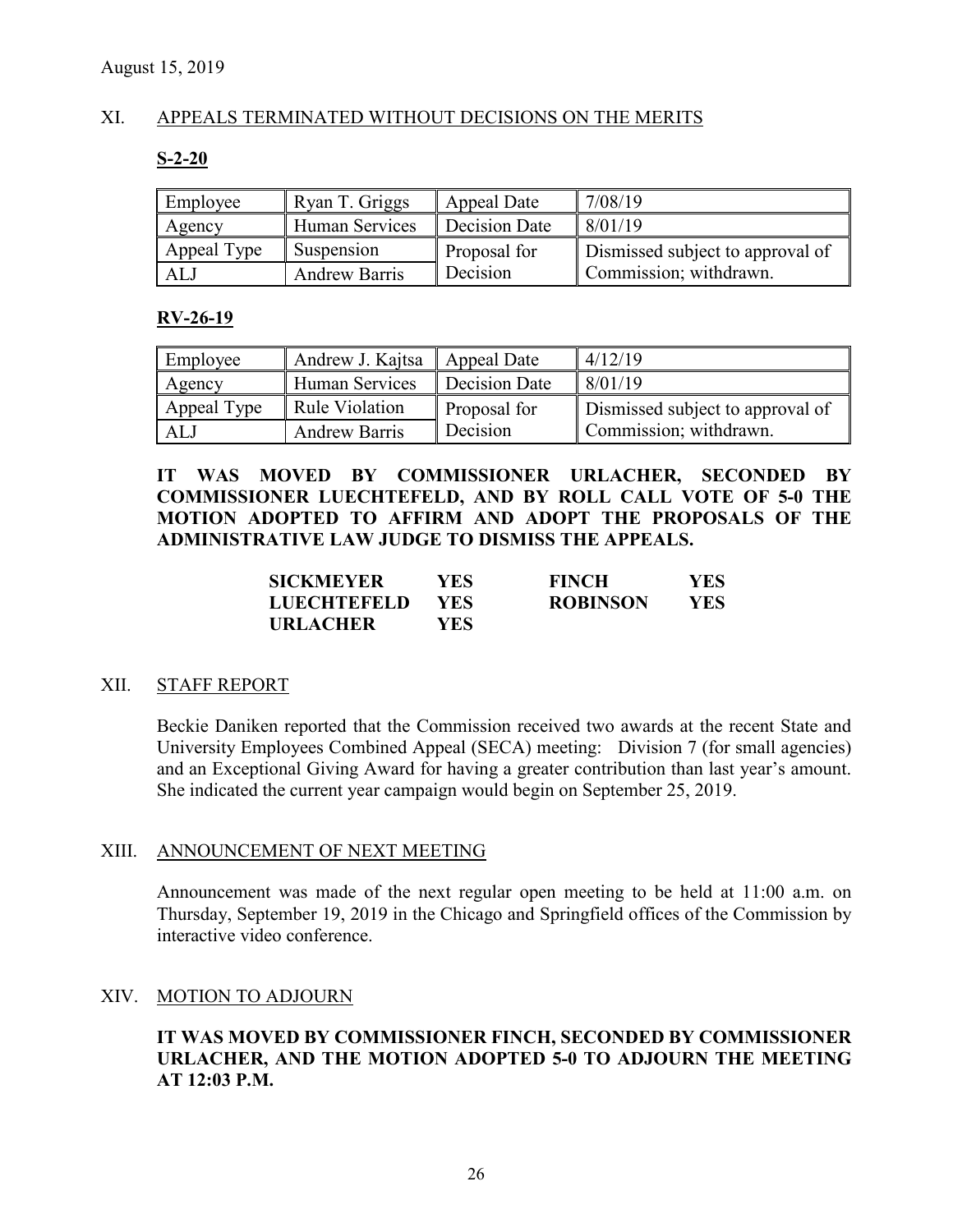

**Daniel Stralka EXECUTIVE DIRECTOR**

**State of Illinois CIVIL SERVICE COMMISSION 607 E. Adams Street, Suite 801 Springfield, IL 62701 Telephone (217) 782-7373 Fax (217) 524-3706 TTY (888) 261-2819 [www2.illinois.gov/sites/ICSC](https://www2.illinois.gov/sites/ICSC)**

September 13, 2019

To: All Commissioners Sabrina Johnson

From: Daniel Stralka

Carriel Hartha

Re: IDOT August 2019 Exemption Requests

As you are aware, the Illinois Department of Transportation (IDOT) submitted 42 positions to be considered for principal policy exemption under Section 4d(3) of the Personnel Code at the Commission's August 2019 meeting. That is the most from a single agency since the Personnel Code was first introduced. I wanted to review some of the history so you understand why there was such a large submission this month.

Section 4 of the Personnel Code essentially provides that all "positions of employment" shall be subject to the Personnel Code unless otherwise exempted. Section 4c(12) of the Personnel Code provides such an exemption for "The technical and engineering staffs of the Department of Transportation." Over the decades, and much of this is anecdotal since it was before my time and there is little surviving documentation, there has been debate over which IDOT positions qualify for this exemption as part of IDOT's "technical" staff. What appears to have resulted over the decades is that all IDOT positions that were part of collective bargaining agreements, mostly the Highway Maintainers, were included under the Personnel Code. All other IDOT positions were ultimately determined to be "technical" and therefore exempt from the Personnel Code. IDOT created a Technical Manager class for all these employees who were governed by IDOT's personnel manual. That is why there have not been any IDOT Section 4d(3) exempt positions on our monthly listing despite the size and mission of the agency.

In August 2014, the Office of the Executive Inspector General released a Final Report detailing hiring irregularities at IDOT. A side issue to that report was the apparent improper classification of these Staff Assistant positions as "technical" and therefore exempt from the Personnel Code. It is likely that their duties were insufficiently technical in nature to qualify for the exemption. At its October 2014 meeting, the Commission charged me to draft a letter to IDOT as well as Central Management Services and the Governor's Office advising them of our interest in the resolution of this narrow issue and offering our participation in proposed solutions. The Commission's oversight role in the administration of the Personnel Code makes it particularly well-suited for this task.

**Timothy D. Sickmeyer CHAIRMAN**

**COMMISSIONERS G.A. Finch David Luechtefeld Vivian Robinson Casey Urlacher**